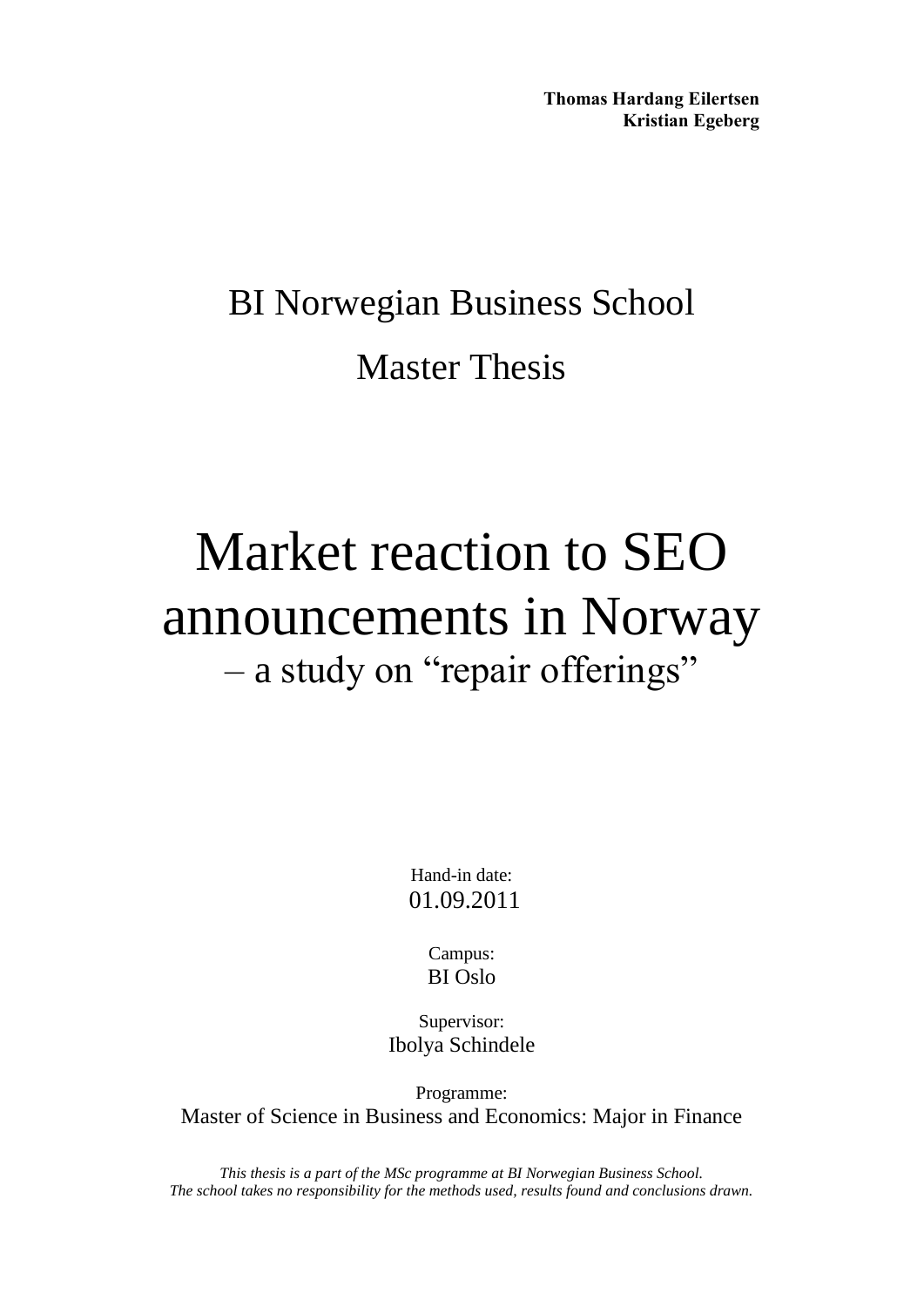## **Abstract**

<span id="page-1-0"></span>This master thesis investigates the market reaction to the announcement of a type of seasoned equity offerings (SEOs) called "repair offerings", at the Oslo Stock Exchange in the period 1996–2009. A "repair offering" is a rights offering issued subsequent to a private placement and announced simultaneously. This flotation method has been prefered by an increasing number of firms in Norway in recent years. We find that repair offerings are associated with negative abnormal returns for all our event windows, and that they tend to be issued at a substantial discount.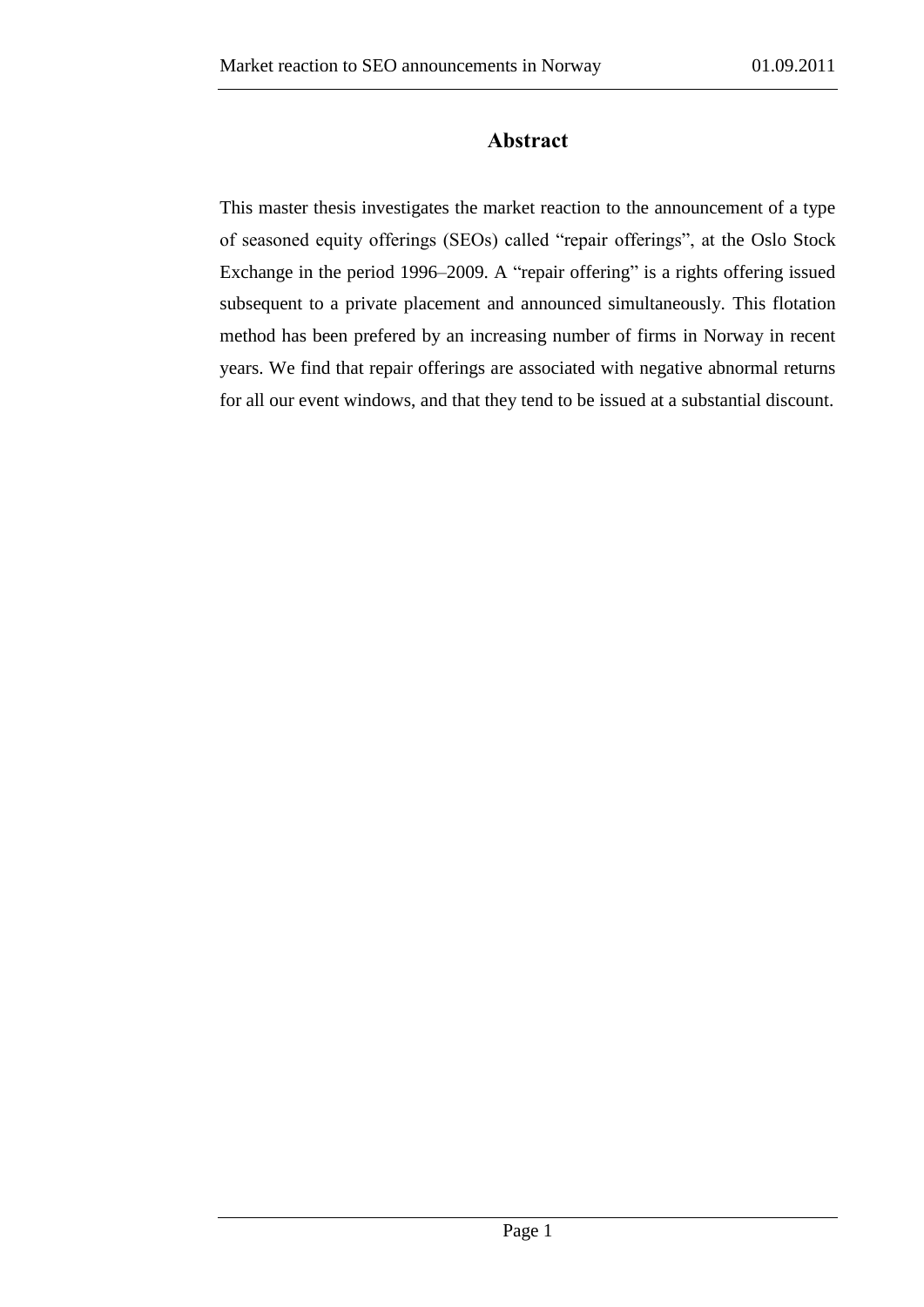## **Acknowledgement**

<span id="page-2-0"></span>We would like to express our sincere gratitude to the people who have helped us throughout this period. First of all, we would like to thank our supervisor Associate Professor Ibolya Schindele for her academic guidance and valuable advice especially in the initial phase and the final week of the thesis. Secondly, we would like to thank Professor Øyvind Norli, who has provided us with data and given us valuable guidance in the statistical part of the thesis.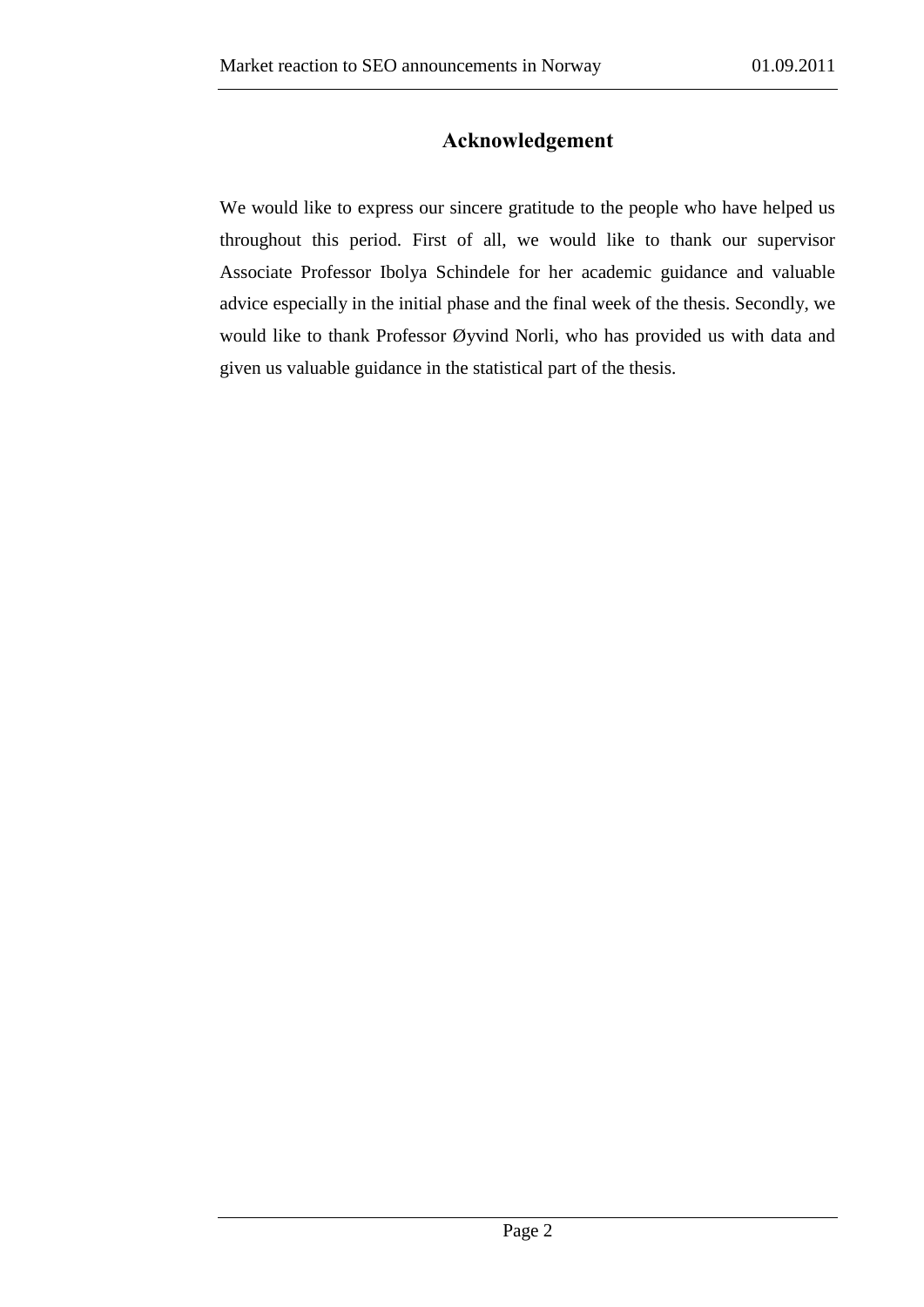# **Table of Contents**

<span id="page-3-0"></span>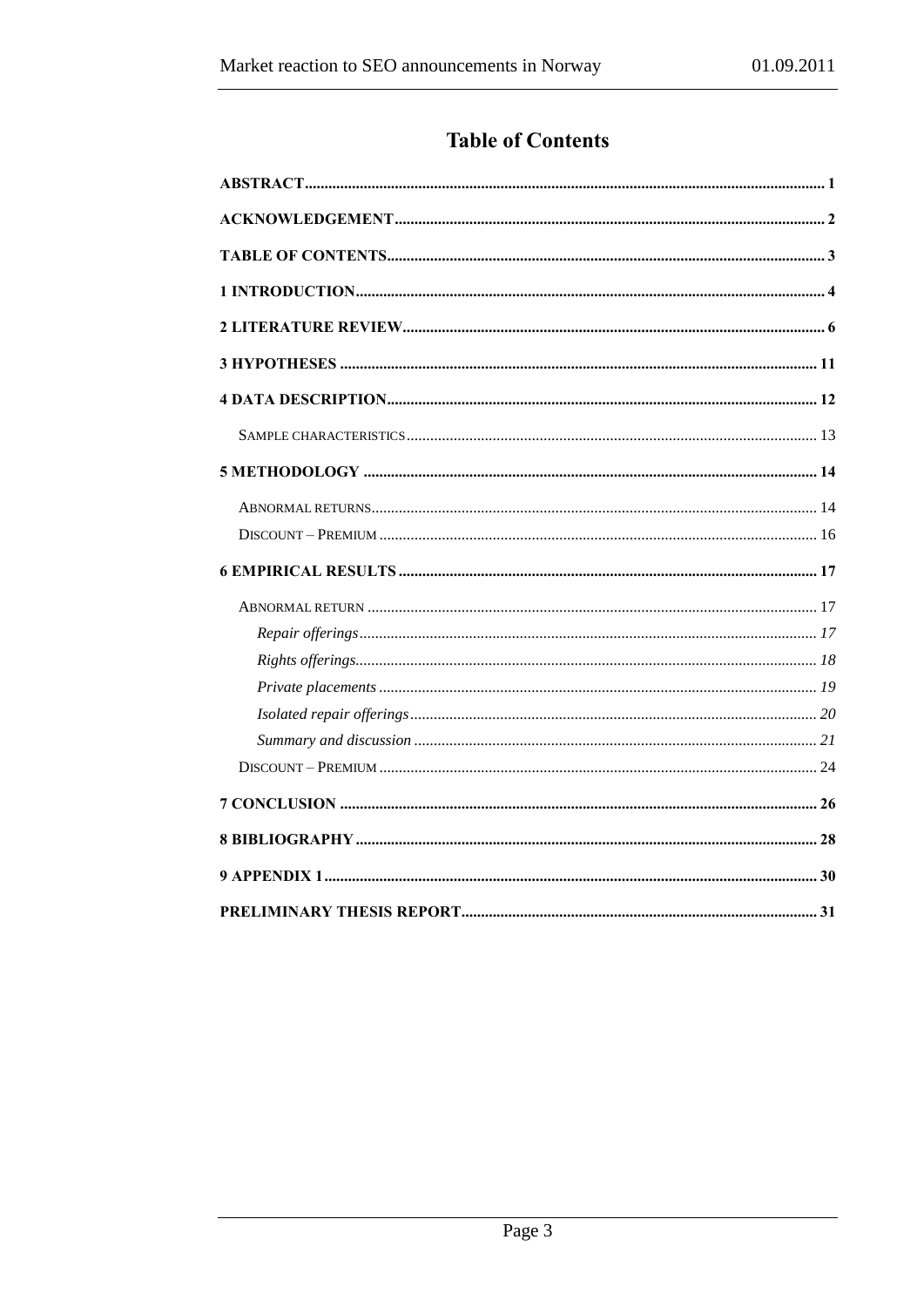### **1 Introduction**

<span id="page-4-0"></span>In this thesis we present a study on the market reaction to seasoned equity offering (SEO) announcements. Several studies have been done on SEOs worldwide, but none have examined the relatively new flotation method generally referred to as a "repair offering".<sup>1</sup> This selling mechanism has to date only been observed in the Norwegian market. Thus, we find it interesting to study the market reaction to the announcement of this equity issuance, and compare it to some of the more common flotation methods.

Seasoned equity offerings are new equity issues of securities by a company that has previously issued securities through an initial public offering (IPO). A SEO can be issued through a number of flotation methods. We will, in addition to study repair offerings, consider two other flotation methods; private placements and rights offerings. A private placement is defined as the sale of a block of securities to a small and clearly identifiable group of investors (Wruck 1989). These investors can either be current shareholders or new relationships (Wruck and Wu 2009). Furthermore, rights offerings are public placements of equity, which give current shareholders the right to purchase a portion of the new shares at a fixed price in a given period of time. These rights may or may not be transferable, and unsubscribed rights may be reallocated among subscribing shareholders (Eckbo, Masulis and Norli 2007). The rights offering can be issued "uninsured" when the firm bears the risk of undersubscription. Alternatively, a firm can hire an underwriter who commits to purchase the unsubscribed portion of the shares. The latter is referred to as "standby underwriting".

A repair offering is a rights offering issued subsequent to a private placement. Although being a public offering, a repair offering is only open for subscription by current shareholders not invited to participate in the private placement. As a

<u>.</u>

<sup>&</sup>lt;sup>1</sup> Although no established term exist for this flotation method, we have chosen to use "repair" offering" in our thesis, as this is the term used by most companies in their English-language issue announcements. Whether the term is directly translated from the Norwegian word "reparasjonsemisjon", or the other way around, is unknown, but we chose to use the English word for obvious reasons.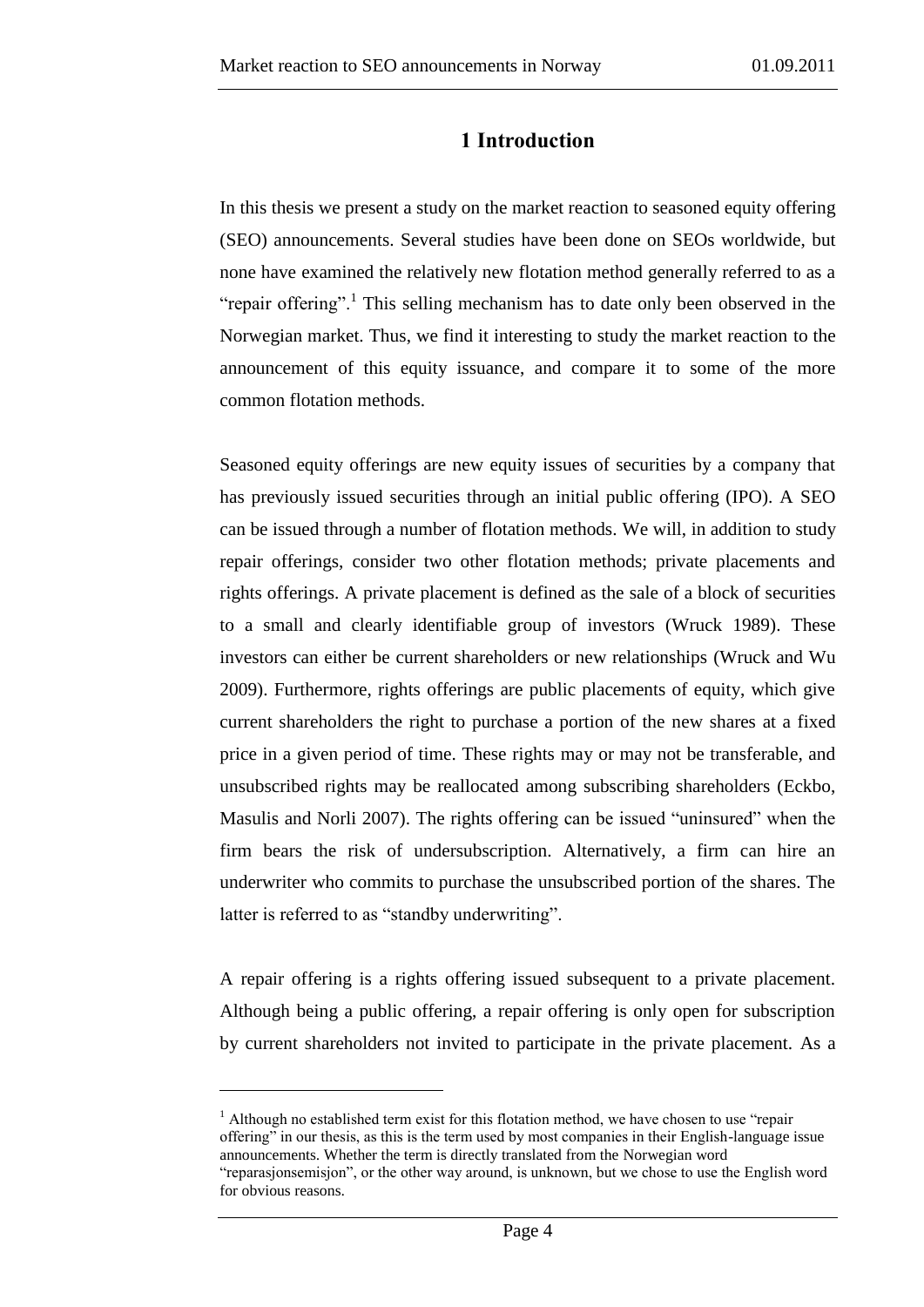consequence of the private placement, the uninvited shareholders will experience dilution. The purpose of a repair offering is to give these investors an opportunity to buy new shares in order to maintain their relative ownership in the firm.

Repair offerings are generally issued as uninsured rights, but there are some observed occurrences of the issue being underwritten. An uninsured rights offering is the method with the lowest flotation cost, despite the general preference for underwritten rights offerings (Bøhren, Eckbo and Michalsen 1997). Due to our relatively small sample of repair offerings, and the observed preference for the uninsured method in such issuances, we have chosen not to distinguish between the two in our sample. The repair offering is issued at the same price as the private placement, which according to Hertzel, et al. (2002) is typically sold at a substantial discount. The discount provides investors with an increased incentive to participate in the offering. Thus, most investors are expected to participate and the risk of low subscription decrease.

Acquiring knowledge about this new flotation method will be important for several reasons. First of all, no prior research exists on this topic. Given the fact that the announcement consists of both a private- and a public equity issue, which generally are associated with opposite abnormal returns, it is interesting to compare our results with results reported in preceding empirical research on SEOs. Although there are national differences, public placements of equity are generally associated with negative abnormal returns on announcement day, while private placements are typically associated with positive abnormal returns. Several research papers on the US stock market report negative abnormal returns associated with the announcement of public equity issues, e.g. Asquith and Mullins (1986) and Loughran and Ritter (1996). However, there is growing evidence showing non-negative abnormal returns in smaller equity markets. Eckbo and Norli (2004) reports non-negative results across flotation methods when studying the market reaction to SEO announcements on the Oslo Stock Exchange (OSE).

Secondly, repair offerings have to date only been observed in Norway and have become more frequent over the last few years. Thus, it has a growing economic impact. To understand how investors interpret such announcements will be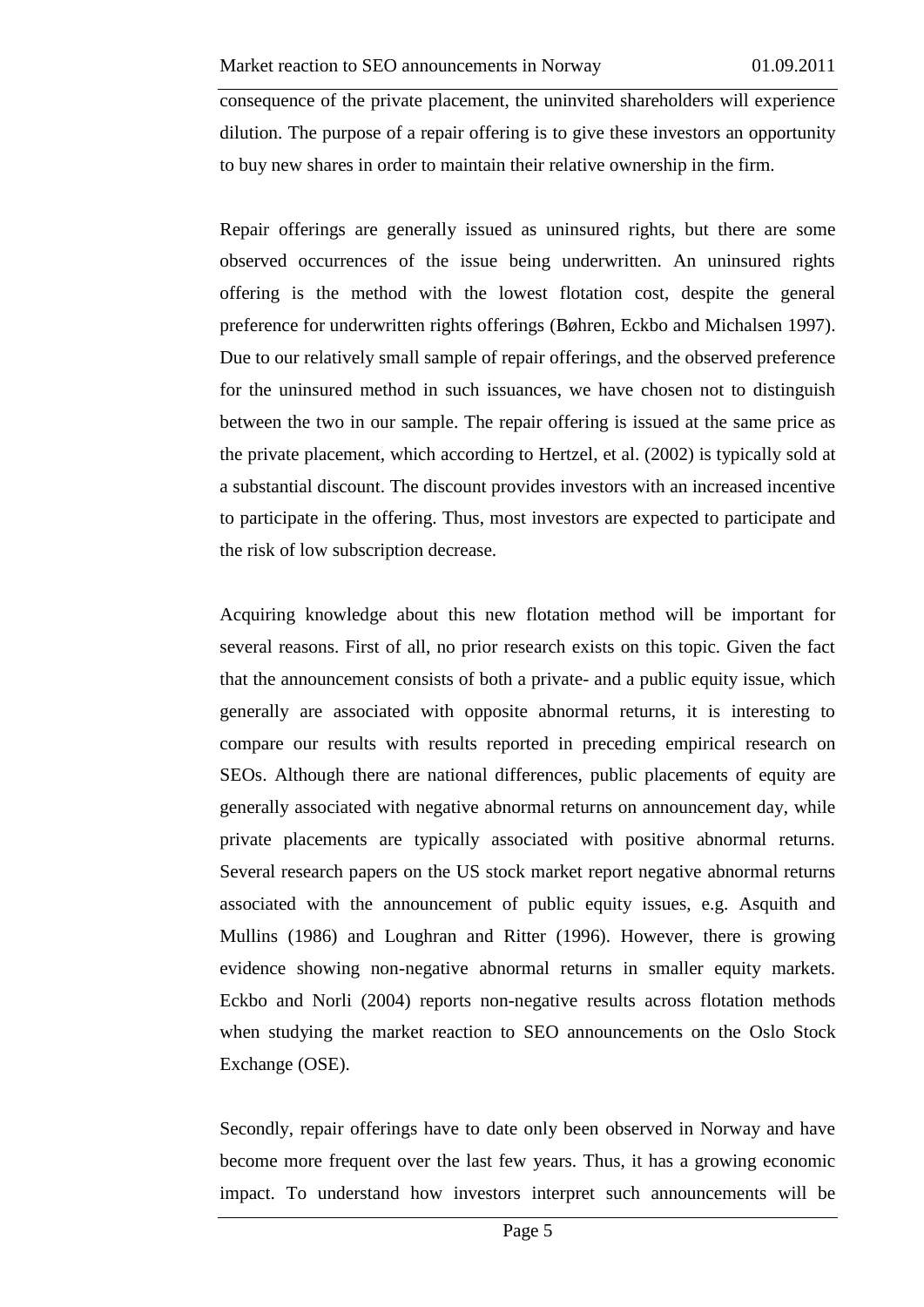important information for managers who consider issuing equity through a repair offering in the future. We present evidence in this thesis suggesting that investors interpret a repair offering announcement as unfavourable news of the true firm value. Finally, we need to consider the issue price relative to the stock price. We show that a repair offering is typically associated with a substantial discount.

We use a market model to find the market reaction associated with equity issues by firms listed on OSE in the period 1996-2009. Our findings suggest a negative market reaction associated with the announcement of both a private placement and a repair offering. However, we find positive announcement effects for private placements, indicating that the repair offering alone contributes to the negative abnormal return.

Our thesis will proceed in the following manner. Section 2 will highlight some of the previous literature on seasoned equity offerings. Section 3 provides our main hypotheses of this thesis. Section 4 describes the data applied as well as descriptive statistics. Section 5 will present the methodologies applied. Section 6 will feature our findings and discussion, while section 7 concludes the paper.

# **2 Literature review**

<span id="page-6-0"></span>A repair offering is a relatively new equity issue flotation method, which to our knowledge only has been observed in the Norwegian stock market. We have not found any prior research on this topic, but there are a number of research papers investigating other flotation methods. We will present some of them in this section.

In this paper we study how the announcement of an equity offering will affect the market value of a firm. According to Fama's (1970) efficient market hypothesis; the stock price of a firm should always reflect all available information. Hence, the announcement of an equity offering should not affect the value of the firm, since a security can always be sold at a fair price. The net present value of selling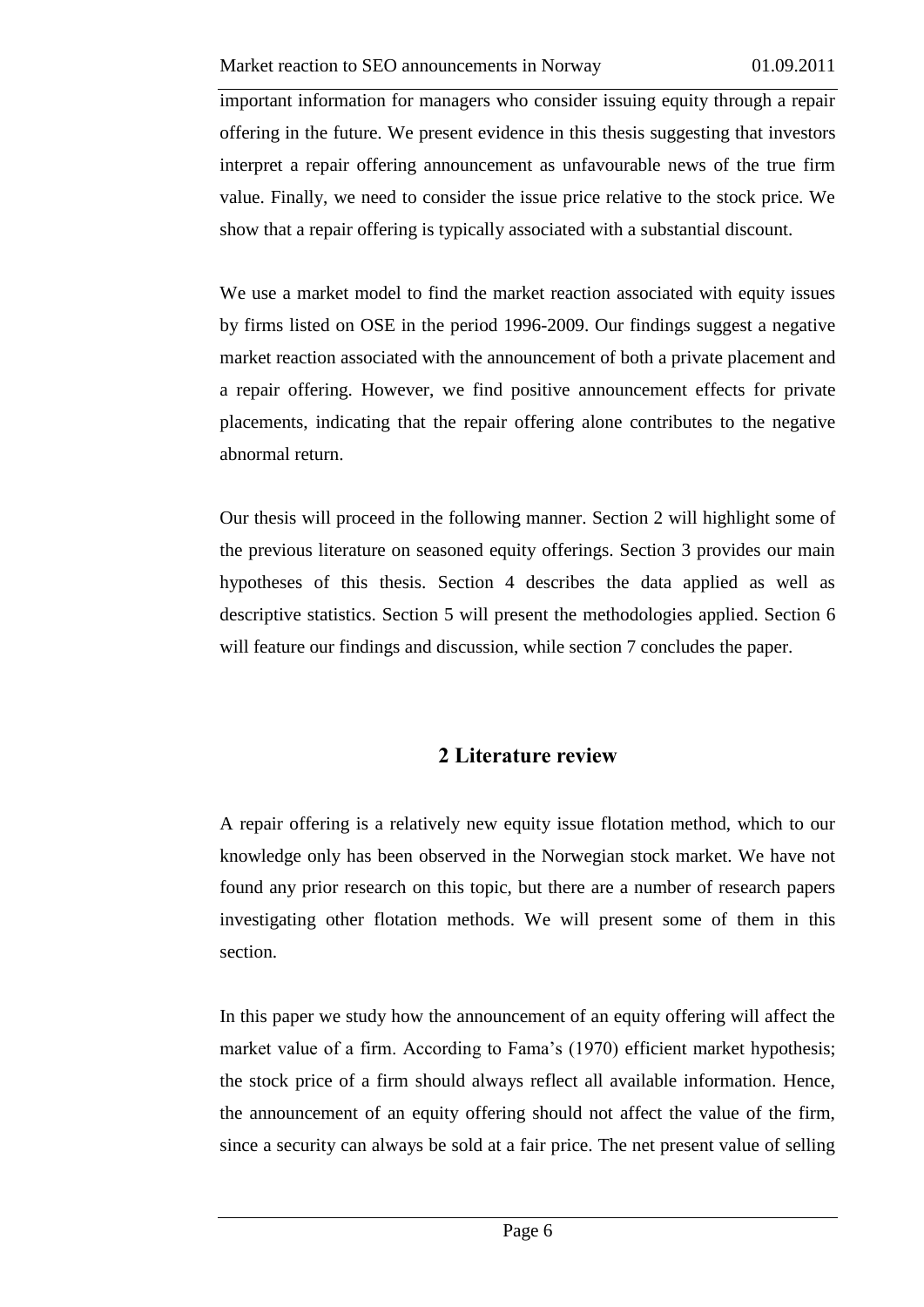a security should be zero. However, several studies suggest that announcements of SEOs are associated with abnormal results.

Under the assumption that management contain private information of the firm that causes the market price to be too high or too low, Myers and Majluf (1984) provide an explanation of the negative announcement effect for SEOs. Their adverse selection model<sup>2</sup>, assumes that the management wants to maximize existing shareholders' wealth. The management will therefore only issue equity when the stock price is overvalued, and when debt financing is not an option. Rational investors will observe this and thus view an equity offering as unfavourable news. This will cause the firm value to drop. A firm with large financial slack or the ability to issue default-risk-free debt will avoid this problem and invest in all positive NPV projects. This is in line with Myers' (1984) suggestion that cost of adverse selection drives a pecking order of financial instruments. His theory states that firms prefer internal to external financing of investment opportunities and debt over equity.

Eckbo and Norli (2004) present a theoretical pecking order of selling mechanisms rather than financing instruments. They look at the average market reaction to a complete set of flotation methods in the Norwegian stock market. They use both uninsured rights and standby undewritten rights as in Eckbo and Masulis (1992), but also include a fully guaranteed flotation method called a "private placement" or "firm commitment". They find that the market reaction is non-negative for all flotations methods, and significantly positive for uninsured rights and private placements. This work is consistent with the research by Bøhren, Eckbo and Masulis (1997) in Norway and Cronquist and Nilsson (2005) in Sweden, who report a non-negative market reaction associated with announcement of public equity offering. This differs from the research done on the US market by Eckbo and Masulis (1992), which report a negative abnormal return for standby rights.

The framework provided of Myers and Majluf (1984) is the leading theoretical explanation for the findings in US empirical research, where market reaction to an announcement of equity offerings is found to be negative. Asquith and Mullins

1

 $2$  Hereafter referred to as the Myers-Majluf model.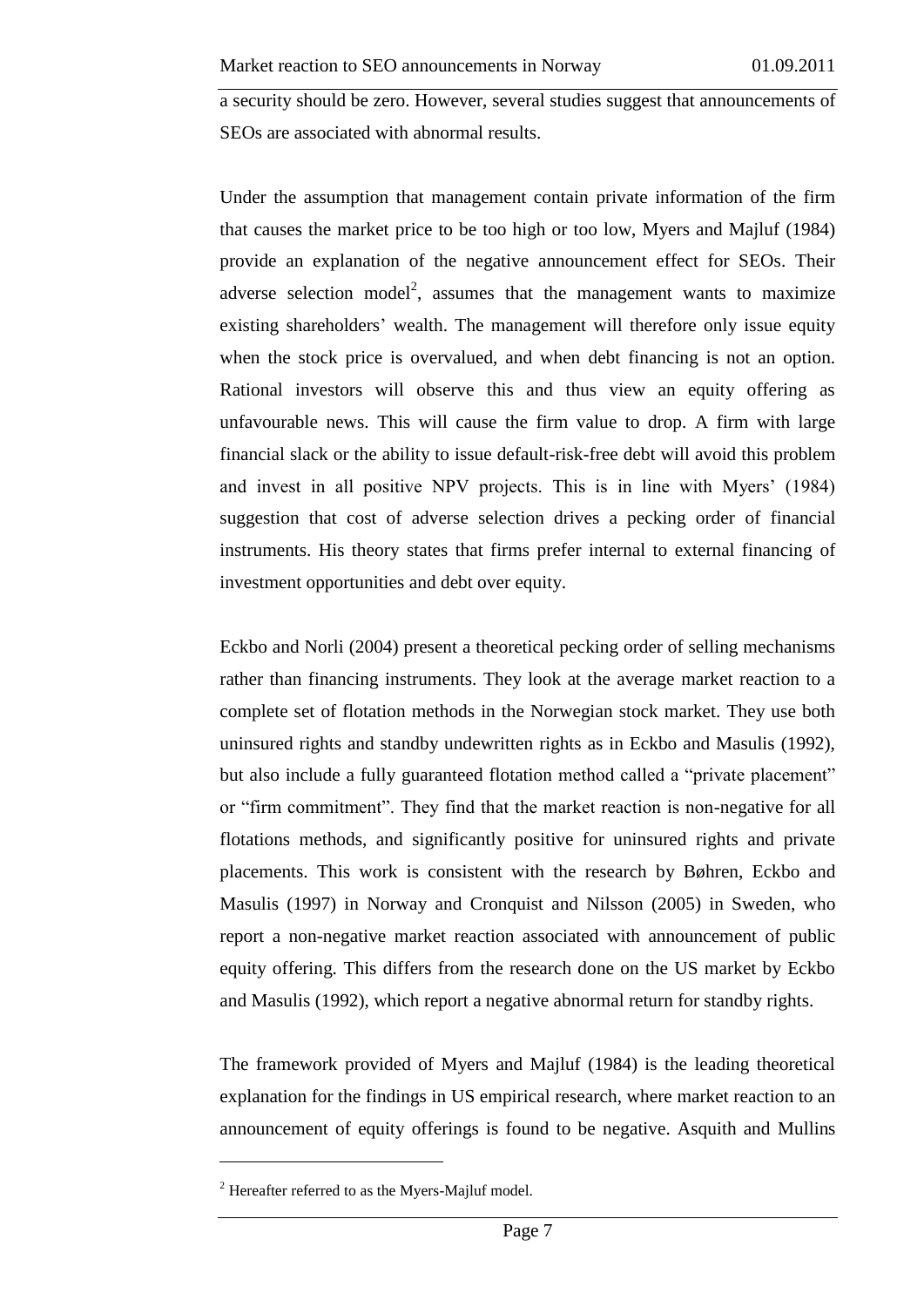(1986) study the announcement effect of 531 common stock offerings by utility and industrial firms listed on the American Stock Exchange (AMEX) and the New York Stock Exchange (NYSE) in the period 1963 to 1981. They find a negative stock price effect of −0.9% and −2.7% for utility and industrial firms, respectively, on announcement day. In a two-year period prior to the announcement, the industrial sample outperforms the market with 33% on average. Their results support the two hypotheses which states that the announcement of an equity offering are viewed by investors as an unfavourable signal about the firm's current performance and future prospects, and that the demand curve for company shares are downward sloping.

Additional research associating negative abnormal returns with the announcement of SEOs include Korajczyk, Lucas and McDonald (1991). They argue that asymmetric information also has implications for the timing of equity offerings. By studying earnings releases, they find that firms prefer to issue equity immediately after information disclosures when the market is fully informed. In addition, they find that the magnitude of the announcement effect is increasing in time since the last earnings release.

Loughran and Ritter (1995) find evidence of significant long term underperformance of equity issuing firms compared to non-issuing. They further suggest that this could be explained by a period of high returns prior to the SEO. The announcement should therefore be associated with the market revaluation of the stock, so that it is no longer overvalued. However, the market does not revaluate the stock properly and the stock is still overvalued at issue date. Ritter (1991) argues that managers are able to take advantage of a "window of opportunities" that arises in a period when investors are overly optimistic about the future of the firm.

As a repair offering is a subsequent rights offering announced at the same time as a private placement, it is relevant to present some research on private equity offerings as well. Announcements of private equity offerings are found to be reversely related to announcements of public offerings. One of the first studies on private placements was conducted by Wruck (1989). She studied the announcement effect of private placements performed by companies listed on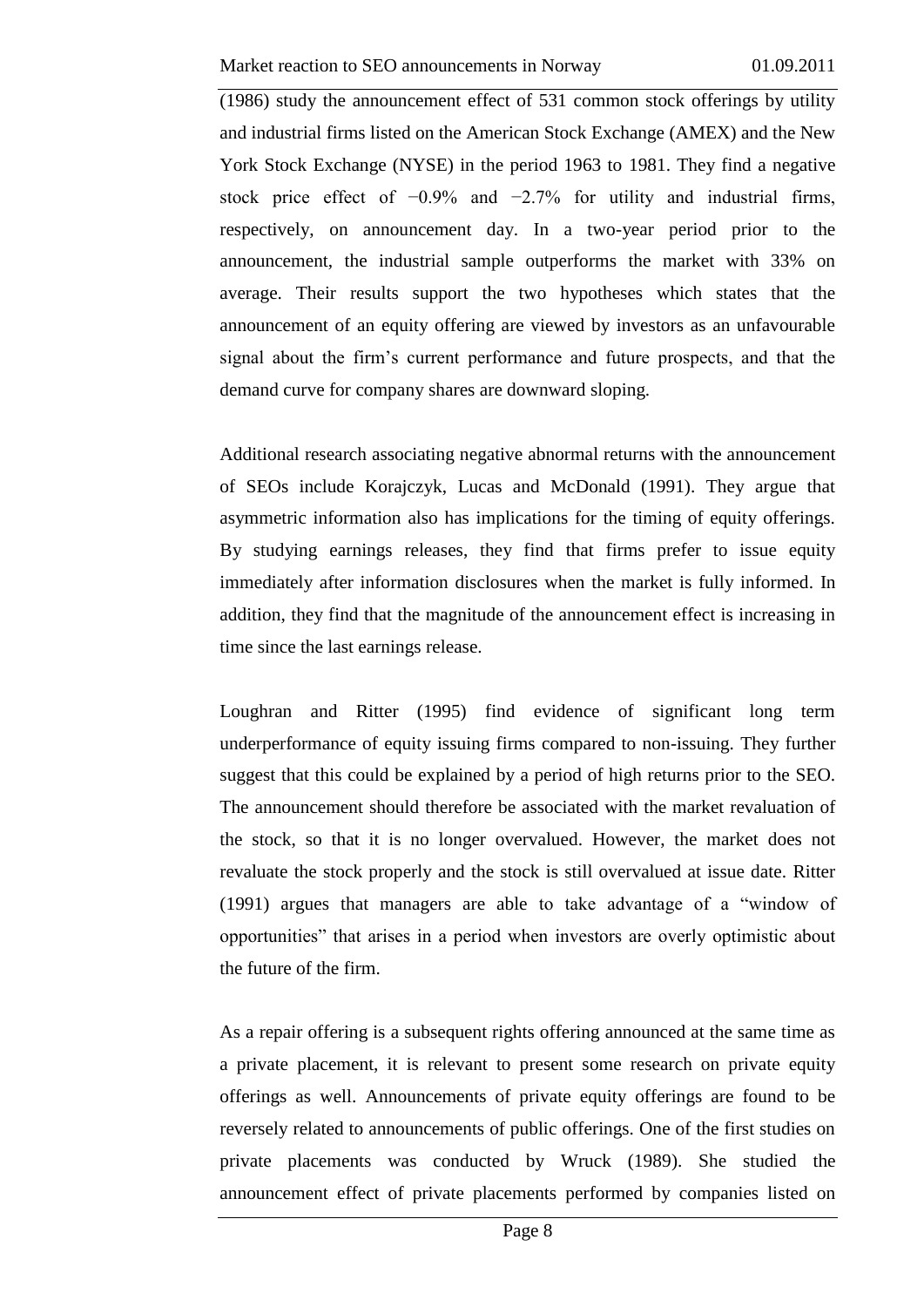NYSE and AMEX in the period from mid-1979 through 1985. Her results show a significant positive abnormal return of 1.9% and 4.5% on announcement day, for a 2- and 4-day event window respectively. These findings are supported by several studies on the US stock market, including Hertzel and Smith (1993) and Hertzel, et. al (2002). Wruck explains the increase in firm value at announcement day with change in ownership structure. She finds that the change in firm value associated with a private placement announcement is correlated with the change in ownership concentration.<sup>3</sup> She further suggest that the substantial discount associated with private placement issues reflect a compensation for expert advice monitoring services provided by private investors.

Hertzel and Smith (1993) support the ownership concentration hypothesis. However, they find that this is not the only cause of the positive market reaction. By extending the Myers-Majluf model, allowing the possibility of private investors assessing the true firm value through negotiation with management, Hertzel and Smith (1993) suggest that investors' willingness to commit funds, signals that the firm is undervalued. Thus, it will mitigate Myers and Majluf's (1984) underinvestment problem. They further argue that the private placement discount reflect the private investors cost to assess firm value. International studies provide similar evidence of positive change in firm value on announcement day, e.g., Eckbo and Norli (2004) in Norway and Cronquist and Nilsson (2003) in Sweden.

According to Hertzel, et al. (2002), private placements follow a period of poor operating performance, with positive announcement effects. Despite the positive effect, firms issuing equity private significantly underperform in the years following the offering. This is consistent with the research of Spiess and Affleck-Graves (1995) and Loughran and Ritter (1995) on SEOs. They further explain the negative post-issue stock performance with the private placement discount being a private investor's reflection of the true firm value.

<u>.</u>

 $3$  Wruck (1989) defines ownership concentration as the percentage holdings of the largest shareholders. This includes managers, directors, and the 5% or greater beneficial owners.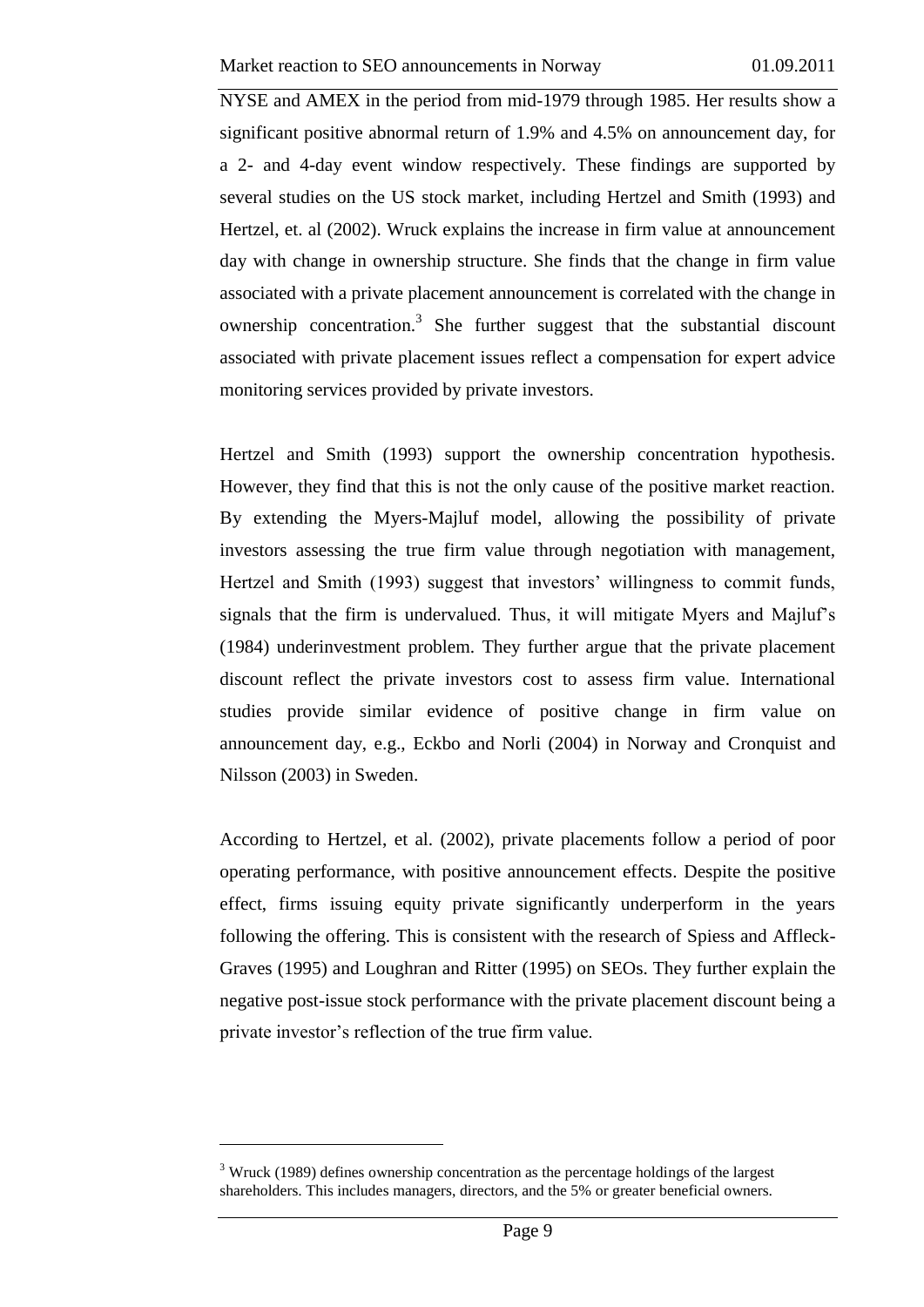To guarantee full subscription to a rights offering, an issuer could, theoretically, set a low subscription price. However, deep discount signals negative information about the stock's true value. Heinkel and Schwartz (1986) study this negative information. They develop a model for an uninsured rights issuer who expects the stock price to fall over the offer period. Given that offer failure is costly, the issuer would select a low issue price relative to the current market price in order to prevent the offer from failing. Looking at the size of the issue price discount, the market would in equilibrium know the issuer's private information. This would cause the stock price of overvalued firms to fall, and state that thus higher the discount, the larger the decline in the stock price will be. Earlier research shows that there are premiums paid for private placements in Norway, while rights offerings usually are issued with a discount.

There are observed international differences on the topic of SEOs. Eckbo, Masulis and Norli (2007) study the security issue activity on the US stock market in the period 1980–2004, as well as direct issue costs across security types and flotation methods. They also look at security issue announcements and their valuation effects. Their findings suggest that the negative market reaction to security issue announcements is only specific to the United States. Internationally, they are shown to have a positive market reaction, as a combination of the great ownership concentration and different selling mechanisms. The paper's conclusion suggest that information assymetries have a first-order effect on the choice of which security to issue, and which flotation method to use.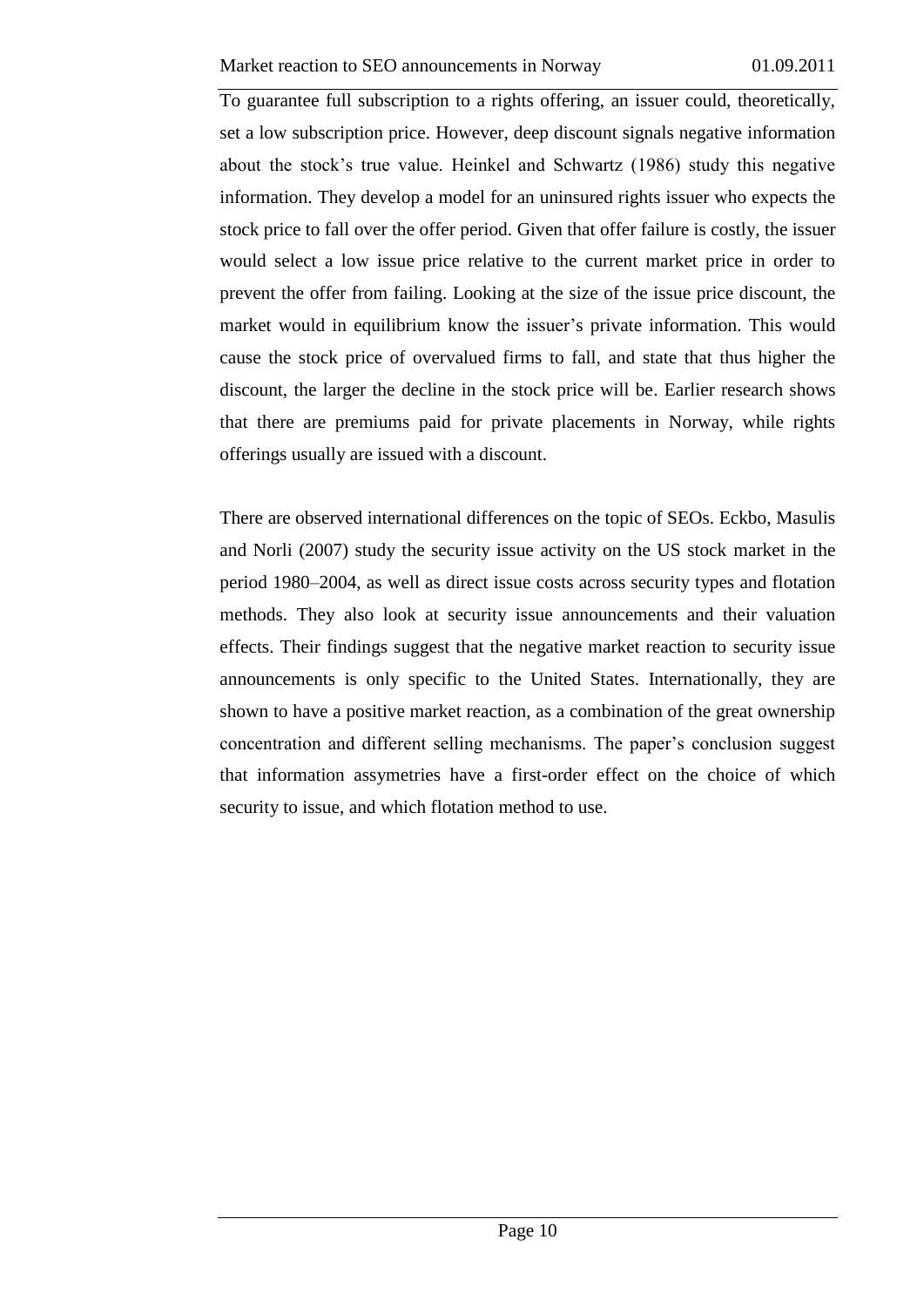# **3 Hypotheses**

<span id="page-11-0"></span>We wish to investigate the reasons behind repair offerings, more specifically why the management choose to issue equity directly after a private placement. The answer behind this question could be many, and may be a combination of many factors. Our paper will primarily be focusing on the stock price effect of a repair offering announcement, which is measurable in empirical studies. From this we have formed our research question:

# *What is the market reaction to a repair offering announcement, are there abnormal returns associated with this announcement?*

Earlier research suggests a positive market reaction to announcements of private placements. A repair offering is generally announced at the same time as a private placement, raising the question of whether the subsequent offering announcement results in the same market reaction or if it leads to a different one. If so, it may be connected to management's decision to carry out the repair offering.

*H0: There are no abnormal returns on announcement date HA: There are abnormal returns on announcement date* 

This hypothesis will be the main subject of discussion throughout this research paper. But as additional research we look at the details of the repair offerings; if they are tradable or not, and if they tend to be uninsured or underwritten. These findings are interesting to document, due to the discount appearing after a private placement, which somewhat forces the existing shareholders to participate in the repair offering.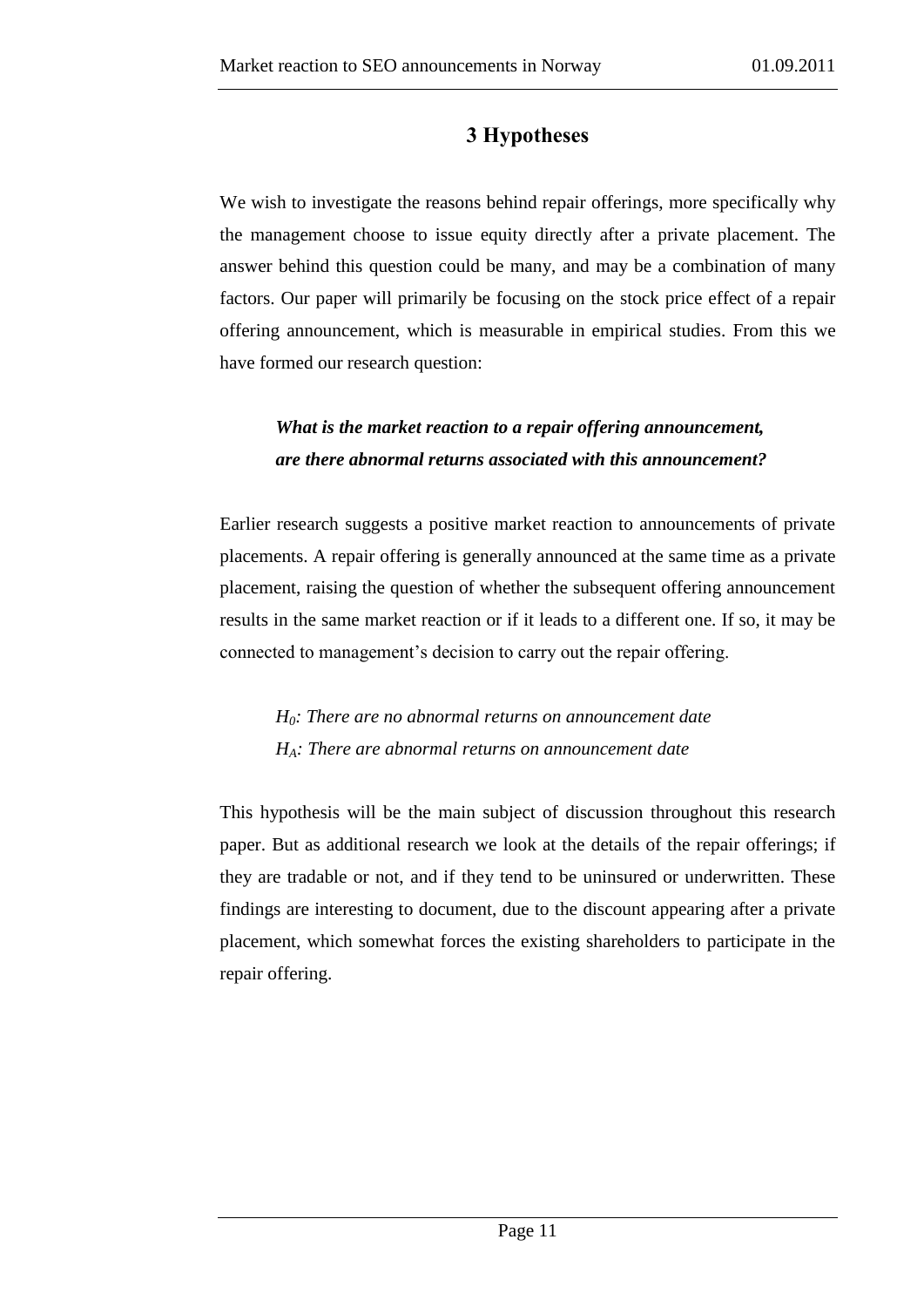### **4 Data description**

<span id="page-12-0"></span>The first evidence of a repair offering being announced by a company listed on the Oslo Stock Exchange (OSE) was found in 1996. We have consequently collected data on private placements and rights offerings (incl. repair offerings) during the period from 1996 until 2009. Over the course of this period, we found a significant amount of repair offerings. The collected data consists of 511 private placements and 245 rights offerings, whereas approximatly one third of the latter are classified as repair offerings. The yearly distribution of the respective flotation methods is illustrated in figure 1.

When collecting data on rights offerings, we used NewsWeb as our main source to find the date where the firm first announce the issue to the public, along with other offering details.<sup>4</sup> In Newsweb, it is only possible to search for announcements dated back to March 1998. Consequently, we have used newspaper announcements found in ATEKST to specify announcement dates in the period 1996-1998.<sup>5</sup> Additional information, like the stock-, market-, and riskfree return, as well as all private placement data were provided by Professor Øyvind Norli at BI Norwegian Business School. The provided returns were collected from day -251 until day 10 after the announcement, which amounts to one whole calendar year. The benchmark for market return is calculated on the basis of a value-weighted portfolio consisting of all the OSE-listed stocks, less the 10 per cent smallest stocks the month before.

We chose to include all historical issuances in our sample, and not only offerings by firms who are traded on the Oslo Stock Exchange today. Doing so helps us to avoid the survivorship bias, which appears when only surviving companies (e.g. active issuers) are taken into account.

During the process of cleaning the data, we stumbled across some rare cases. For instance, we noticed that a private placement and a rights offering sometimes were announced on the same day, but that the rights offering were not revealed as a

<u>.</u>

<sup>&</sup>lt;sup>4</sup> NewsWeb is a database showing announcements related to firms on the Oslo Stock Exchange.

<sup>&</sup>lt;sup>5</sup> ATEKST is a digitised article archive from Norwegian printed newspapers, by Retriever.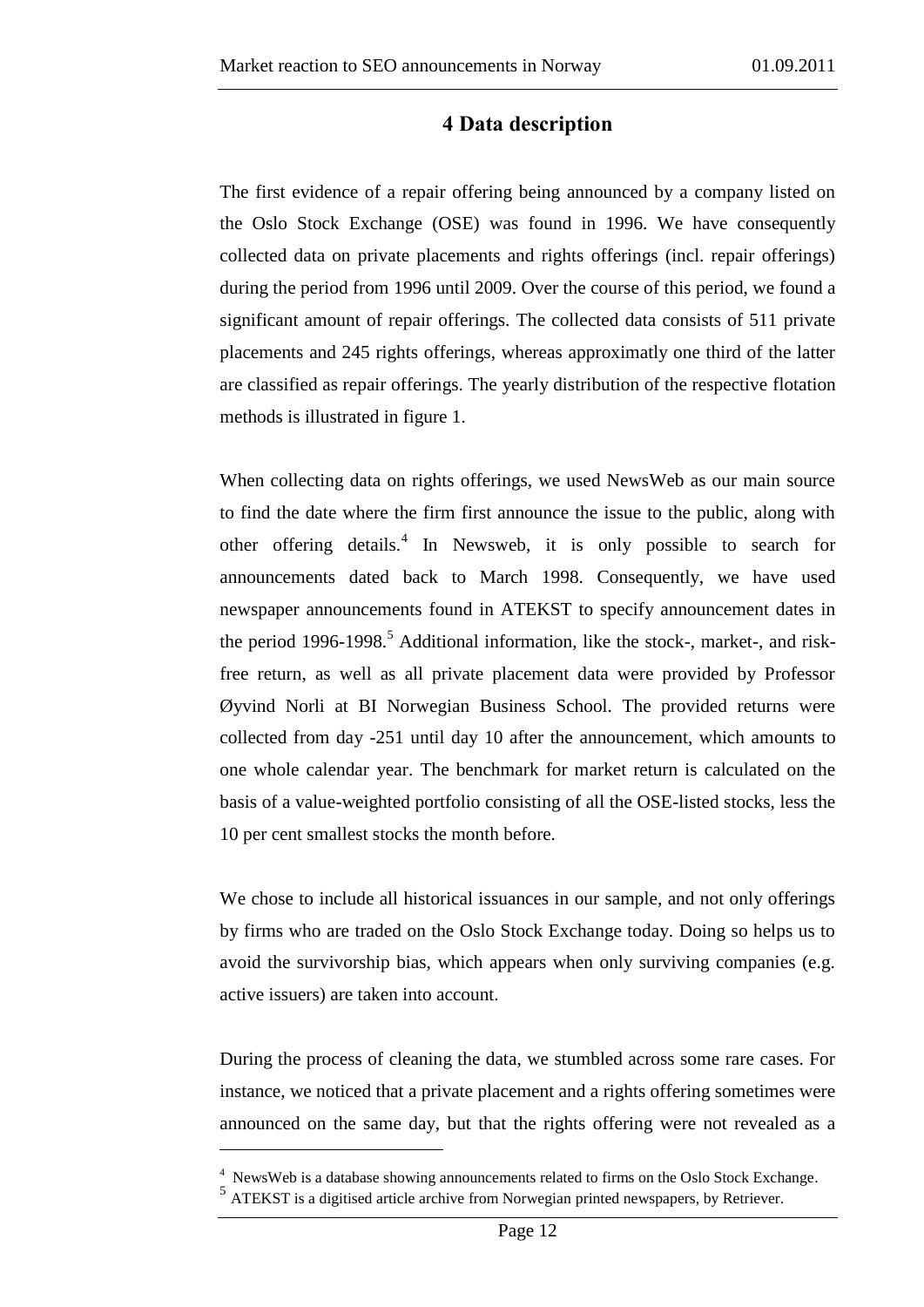repair offering until the following day. In those cases we chose the first day as announcement day for both offerings.

The complete dataset, consisting of a total of 756 seasoned equity offerings, were then divided into three subsets; (1) a *repair offering sample*, where 81 repair offerings have been extracted from the total 245 rights offerings found, (2) a *rights offering sample*, consisting of the remaining 164 rights offerings not classified as repair offerings, and (3) a *private placement* sample, consisting of 467 private placements after excluding those announced at the same date as a related repair offering. The latter was necessary to avoid the announcement effect on private placements to be affected by the announcement effect on the repair offering as well.

#### <span id="page-13-0"></span>*Sample characteristics*

As we see from figure 1, during our time period 1996–2009, one third of the rights offerings is classified as repair offerings. According to our data, 16 per cent of the private placements have a subsequent repair offering, as all repair offerings are issued in relation to a private placement.



**Figure 1: Number of offerings by flotation method and issue year**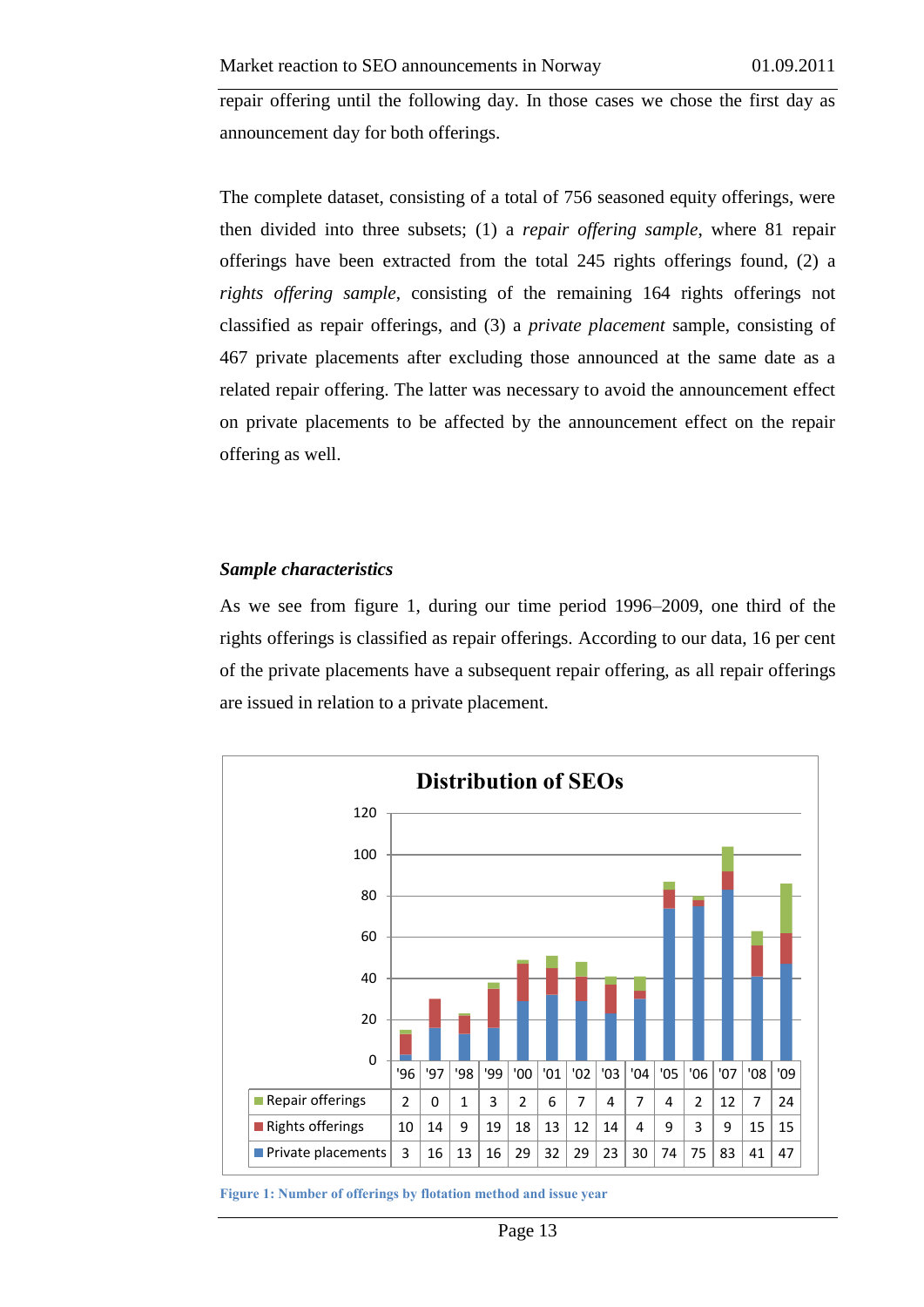The number of private placements peaked between 2005 and 2007, while the number of repair offerings have been increasing the last few years of our sample, amounting to 50% of the rights offerings between 2006 and 2009. A reason for this trend could be that we in 2008 witnessed the start of the late-2000s financial crisis, which gave investors a reason to demand a larger discount on their placements due to higher liquidity risk.

#### **5 Methodology**

#### <span id="page-14-1"></span><span id="page-14-0"></span>*Abnormal returns*

In order to investigate the market reaction to the announcement of repair offerings we use an extended market model applied in Eckbo and Norli (2004):

$$
r_{it} = \alpha_i + \beta_i r_{mt} + \sum_{j=1}^{2} \delta_{ij} d_{jt} + \epsilon_{it}
$$

where;

 $r_{it}$  = the continuously compounded daily stock return of firm i over period t

 $\alpha_i$  = the active return of firm

 $r_{mt}$  = the daily return on a value weighted market portfolio of all OSE-listed stocks, less the 10  $%$  smallest stocks the month before, over period  $t$ 

 $\beta_i$  = the sensitivity of the stock return of firm i to the market return

- $d_{it}$  = a dummy variable taking on a value of one during the specified estimation/event window, and zero otherwise
- $\delta_{ij}$  = the daily abnormal return to firm i averaged over the corresponding estimation/event window

The announcement of equity offerings on Oslo Stock Exchange (OSE) is generally published on NewsWeb. Since this will affect the market price instantly, day 0 is set as the announcement day  $(t = 0)$ . However, if the equity issue is announced after OSE is closed, the market will not respond until the next morning. Thus, we have chosen to include day 1 in some event windows. In other words, the announcement day will in these event windows be defined as two days.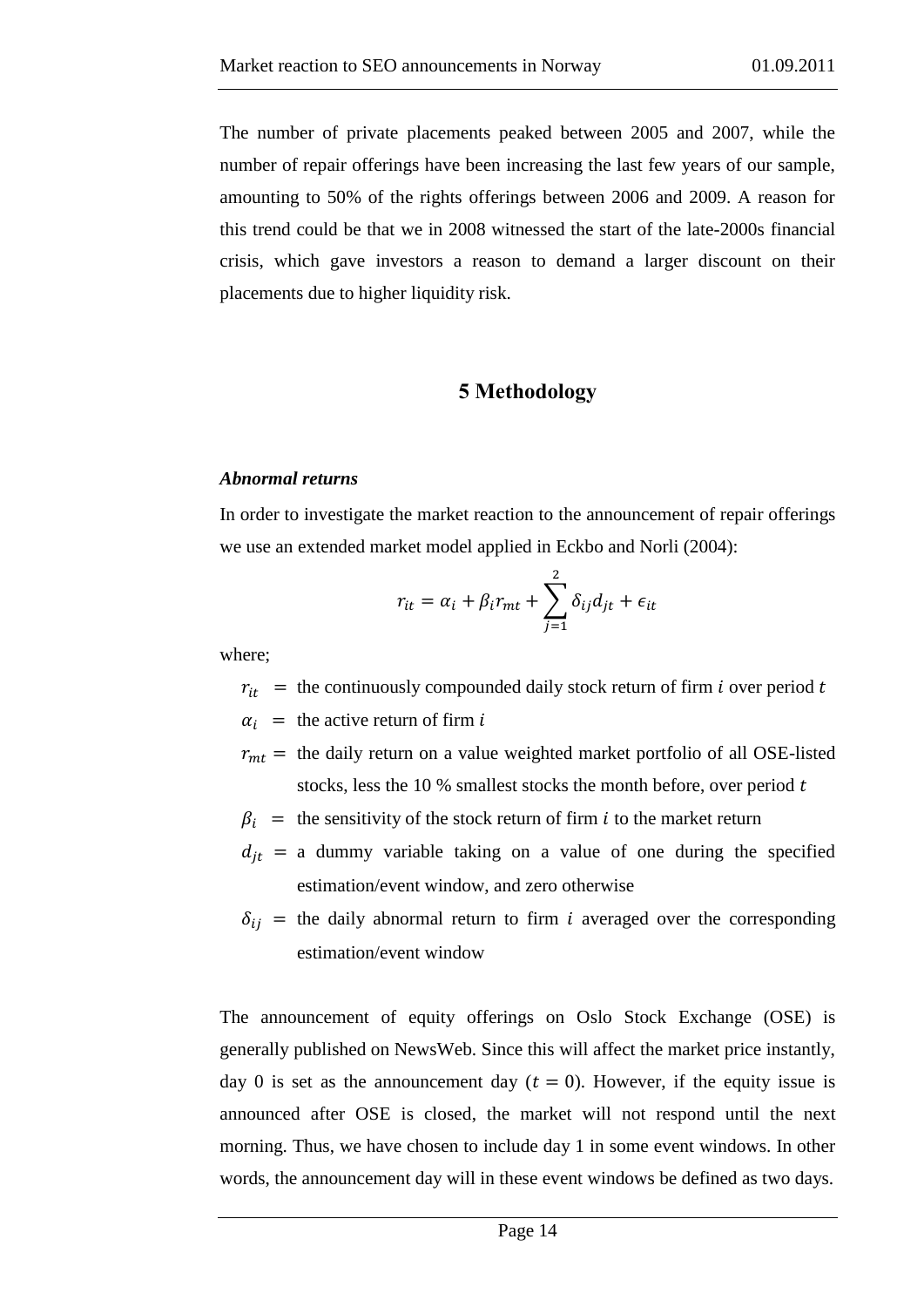Taking this into consideration, we have chosen to use four different "announcement" dummy variables  $d_{2t}$  which will be taking on a value of one during; (1) the two-day event window from day  $-1$  through day 0, (2) the threeday event window from day  $-1$  through day 1, (3) the four-day event window from day −3 through day 0, or (4) the five-day event window from day −3 through day 1, and zero otherwise. The reason we include the two- and four-day event windows is to compare our results to earlier research on this topic. Our dummy variable  $d_{1t}$  is a "run-up"-variable based on a six month estimation window, taking on a value of one from day −126 through day −4, and zero otherwise.

The daily average abnormal return  $(\overline{AR})$  is defined as:

$$
\overline{AR}_t = \frac{1}{N} \sum_{i=1}^{N} AR_{it}
$$

where N is the number of firms, and  $AR_{it}$  is the daily abnormal return to each firm i at day t. Thus the cumulative average abnormal return to each firm  $(\overline{CAR})$  in the the estimation/event window  $[t_1, t_2]$ , is given by:

$$
\overline{CAR}(t_1, t_2) = \sum_{t=t_1}^{t_2} \overline{AR}_t
$$

The results of these cumulative abnormal returns are found in tables 1–3.

Due to the fact that the private placement and the subsequent repair offering are published in the same announcement, our results will provide a combined effect of both equity offerings. As this paper focuses on the market reaction to a repair offering announcement, we are interested in the isolated announcement effect. In order to control for this effect, we have also investigated abnormal returns of firms announcing a pure private placement.

We define the isolated cumulative average abnormal returns for repair offerings  $(\overline{CAR}_{Isolated\ Rep})$  as the difference between the cumulative average abnormal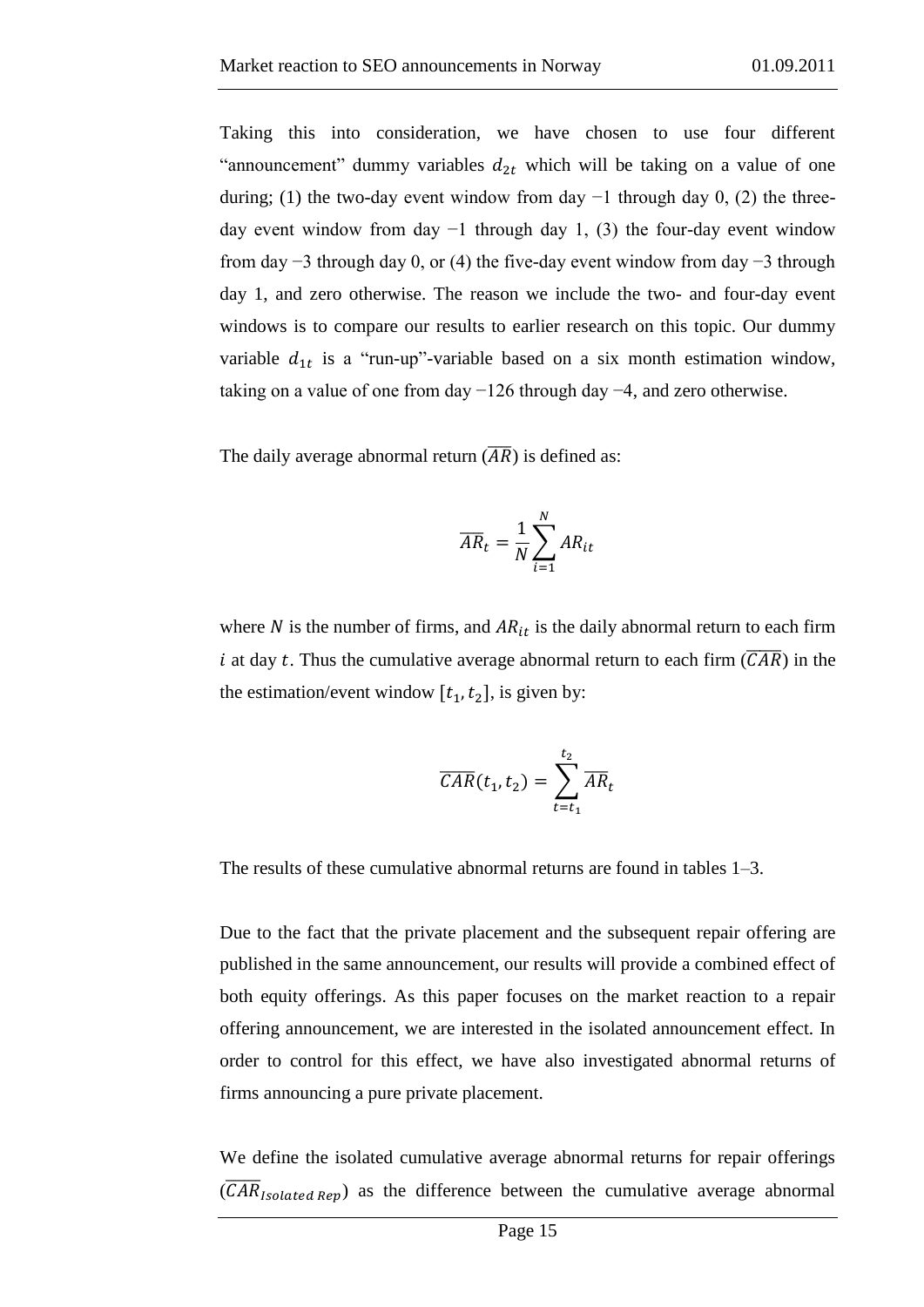returns for firms issuing equity through a private placement and a subsequent repair offering  $(CAR_{Rep})$ , and the cumulative average abnormal returns for firms issuing equity through a pure private placement  $(\overline{CAR}_{PP})$ :

$$
\overline{CAR}_{Isolated\ Rep} = \overline{CAR}_{Rep} - \overline{CAR}_{PP}
$$

#### <span id="page-16-0"></span>*Discount – Premium*

To examine if the issuer sets a low subscription price, in order to guarantee full subscription to a rights offering, we find any discounts or premiums in the offer by comparing the issue price against the stock price four days prior to the announcement:

$$
Average discount/premium = \frac{1}{N} \sum_{i=1}^{N} \frac{P_{i_{issue}} - P_{i_{t-4}}}{P_{i_{t-4}}}
$$

where;

 $P_{i_{escape}}$  = the issue price for firm i  $P_{t_{t-4}}$  = the stock price of firm *i*, four days prior to the announcement  $N =$  the total number of firms issuing SEOs

A negative result will result in an average discount on the respective offering, while a positive result will mean an average premium on the offering. We chose to use 4 days prior to the announcement, as the comparing stock price, to avoid any stock price variation related to the issue in question.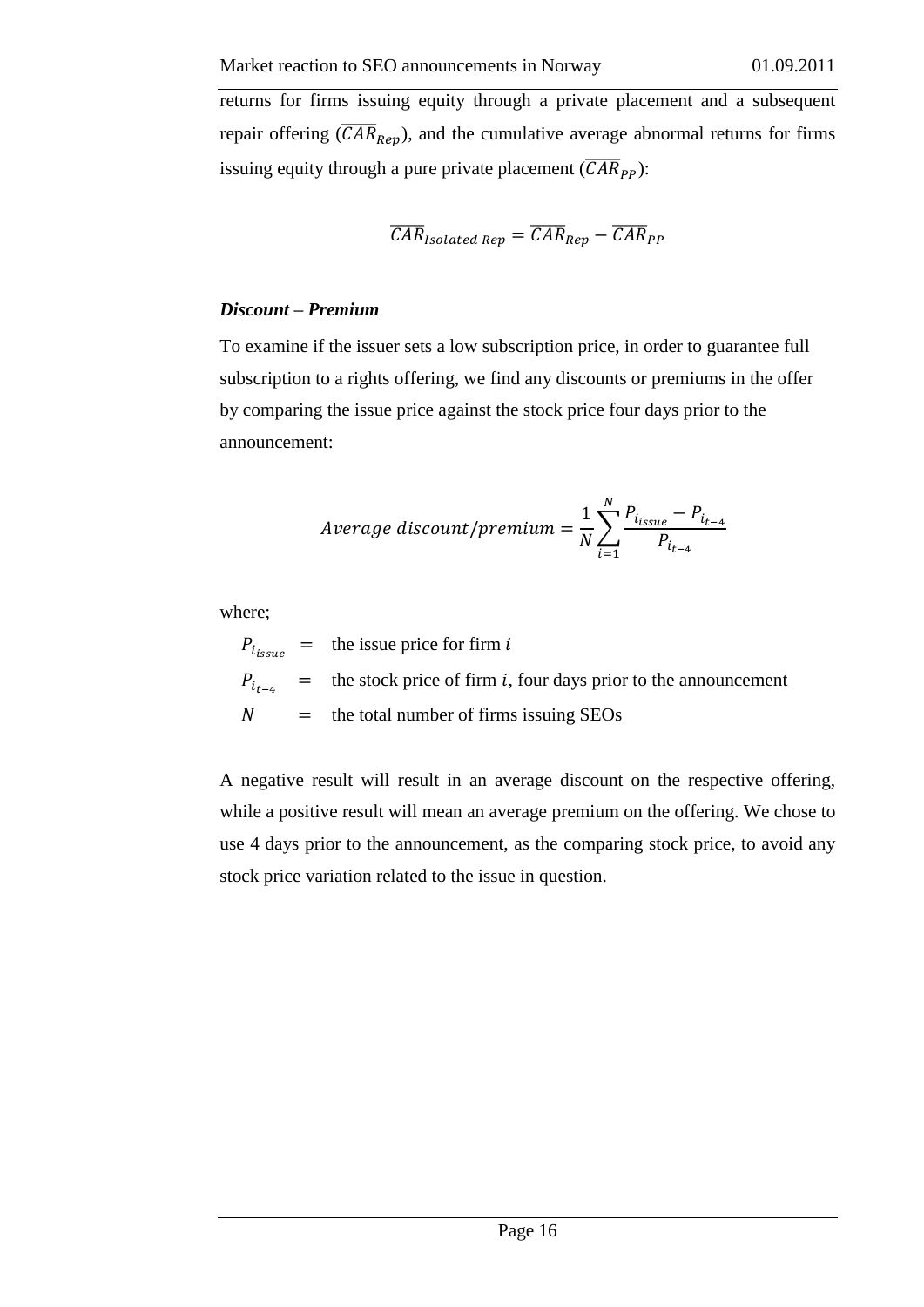# **6 Empirical results**

#### <span id="page-17-1"></span><span id="page-17-0"></span>*Abnormal return*

#### <span id="page-17-2"></span>*Repair offerings*

After running our OLS regression on the *repair offering sample* we find the following abnormal results, along with the p-values for the hypothesis of zero abnormal return<sup>6</sup>:

| <b>Event</b><br>window | Six-month<br>run-up | $-3$ to 1 | $-3$ to 0 | $-1$ to 1 | $-1$ to 0 |
|------------------------|---------------------|-----------|-----------|-----------|-----------|
| <b>AR</b>              | 0.10%               | $-0.84%$  | $-1.45%$  | $-1.59%$  | $-3.18%$  |
| <b>CAR</b>             | 11.79%              | $-4.20%$  | $-5.78%$  | $-4.77%$  | $-6.35%$  |
| p-value                | 0.3326              | 0.0881    | 0.0090    | 0.0127    | 0.0001    |

**Table 1: Abnormal returns on repair offerings**

<u>.</u>

As reported in the second column of table 1, the six-month run-up in the issuer's stock price for repair offerings are found to be statistically insignificant. This indicates that the average repair offering announcement do not follow a period where the issuing firm outperforms the market on average. This finding is not consistent with earlier findings on rights offerings in Norway. Bøhren, Eckbo and Michalsen (1997) report a significant 40-day run-up in the issuer's stock price.

$$
J_1 = \frac{\overline{CAR}(t_1, t_2)}{[\hat{\sigma}^2(t_1, t_2)]^{\frac{1}{2}}}
$$

<sup>&</sup>lt;sup>6</sup> To ensure that the abnormal return is significantly different from zero we have used one of the test statistics in Campbell, Lo and MacKinlay (1997):

where  $\hat{\sigma}^2$  is a consistent estimator of the variance in  $\overline{CAR}$ , in the event window  $[t_1, t_2]$ . Given the two-tailed test statistic  $J_1$  and its degree of freedom, it is then converted into a probability value.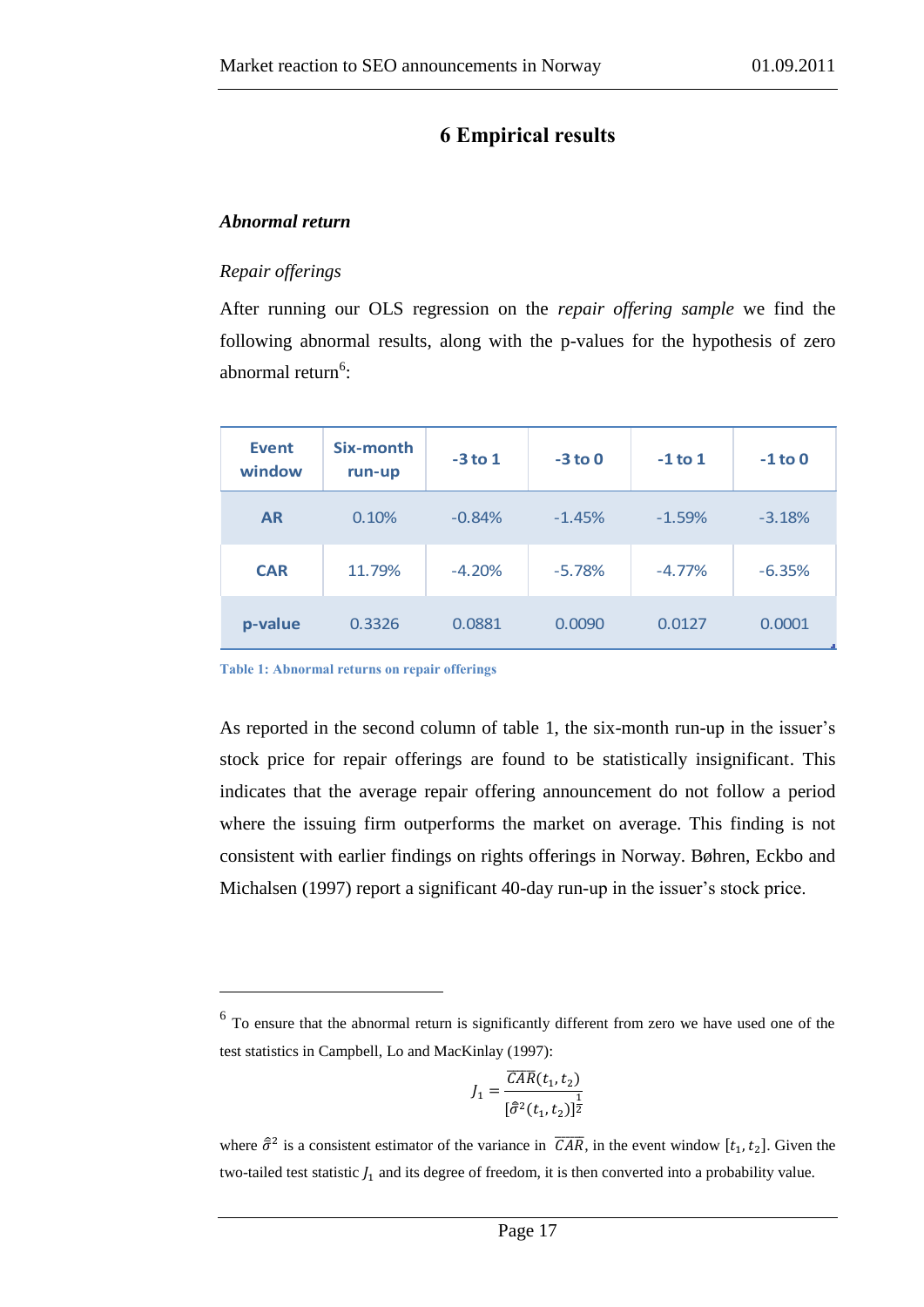However, negative abnormal returns are found across the different event windows. The five-day event window shows an average abnormal return of 4.2%, although only significant on the 10% level. In the smaller event windows we find more significant values. The three-day event window shows a significant abnormal return of 4.8%, while the two- and four-day event windows show a significant abnormal return of approximately 6%. This is consistent with earlier findings on US rights offerings, e.g. Eckbo and Masulis (1992). However, since this survey considers the Norwegian market, it is unexpected that we fail to support the non-negative announcement effect reported by Bøhren, Eckbo and Michalsen (1997) on Norwegian rights offers.

#### <span id="page-18-0"></span>*Rights offerings*

To set our negative repair offering returns in perspective, we have also analysed the *rights offering sample* consisting only of those not classified as repair offerings. Since a repair offering is issued as a public rights offering, we should expect the results to closely follow the repair offering results:

| <b>Event</b><br>window | Six-month<br>run-up | $-3$ to 1 | $-3$ to 0 | $-1$ to 1 | $-1$ to 0 |
|------------------------|---------------------|-----------|-----------|-----------|-----------|
| <b>AR</b>              | 0.02%               | $-0.86%$  | $-0.96%$  | $-1.29%$  | $-1.70%$  |
| <b>CAR</b>             | 2.73%               | $-4.31%$  | $-3.85%$  | $-3.86%$  | $-3.40%$  |
| p-value                | 0.7270              | 0.0071    | 0.0073    | 0.0019    | 0.0009    |

**Table 2: Abnormal returns on rights offerings**

Table 2 show a statistically insignificant six month run-up in issuer's stock price for the *rights offering sample*, which is consistent with what was observed for the *repair offering sample*.

The cumulative abnormal returns found on rights offerings are all significant on the 1% level, showing a negative abnormal return of approximately −4% across event windows. The results from this sample are quite similar compared to what is found in the *repair offering sample*. Hence, according to our findings, a firm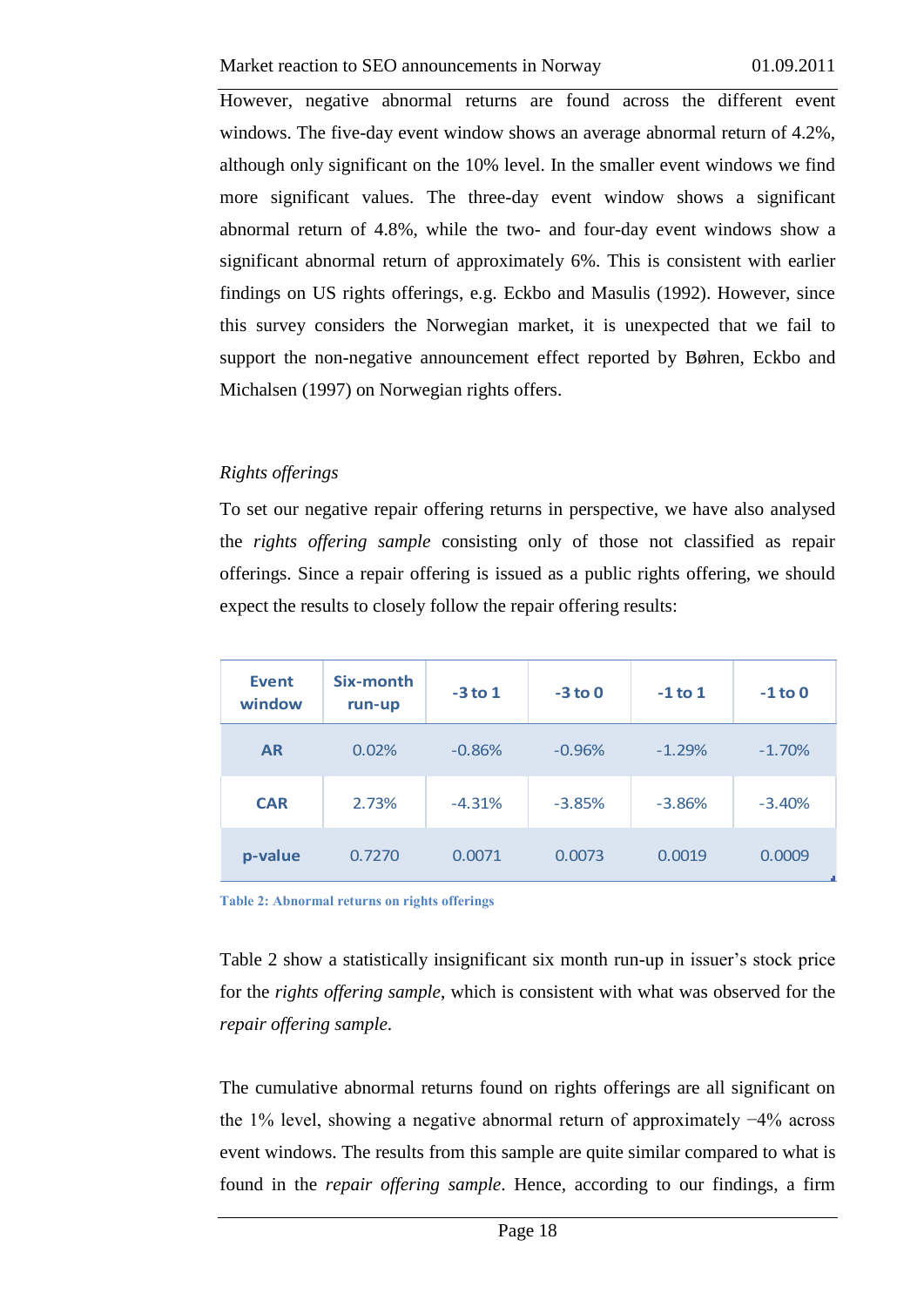announcing a private placement and a subsequent rights offering can expect to experience similar market reaction as one announcing a single rights offering.

Due to our relatively small sample size of repair offerings, we have chosen not to distinguish between uninsured and standby rights in our *repair offering sample*, and we will thus avoid separating them in the *rights offering sample* as well. Our complete sample do, however, result in a finding consistent with Asquith and Mullins (1986), who report a significant negative abnormal return of −2.7% in their US industrial sample. In contrast, Eckbo and Norli (2004) find no significant abnormal return for standby underwritten rights offerings in Norway, but they do find significantly positive abnormal returns for uninsured rights. This is consistent with the findings of Bøhren, Eckbo, and Michalsen (1997) in their slightly smaller rights offering sample. They find an average positive abnormal return of 0.5% for their complete sample, though not consistent with our negative abnormal returns.

#### <span id="page-19-0"></span>*Private placements*

As previously mentioned, a repair offering is announced at the same time as the private placement. It is thus difficult to try to explain the abnormal returns of a repair offering announcement, without considering the effect of private placements.

| <b>Event</b><br>window | Six-month<br>run-up | $-3$ to 1 | $-3$ to 0 | $-1$ to 1 | $-1$ to 0 |
|------------------------|---------------------|-----------|-----------|-----------|-----------|
| <b>AR</b>              | 0.11%               | 0.38%     | 0.49%     | 0.16%     | 0.28%     |
| <b>CAR</b>             | 13.65%              | 1.90%     | 1.98%     | 0.48%     | 0.56%     |
| p-value                | 0.0001              | 0.0064    | 0.0016    | 0.3699    | 0.1999    |

**Table 3: Abnormal returns on private placements** 

Studying our *private placement sample*, we find a significant positive six-month run-up. This indicates that the average private placement announcement would follow a period where the issuer's stock price is associated with abnormal returns. This is consistent with the private placement results by Eckbo and Norli (2004).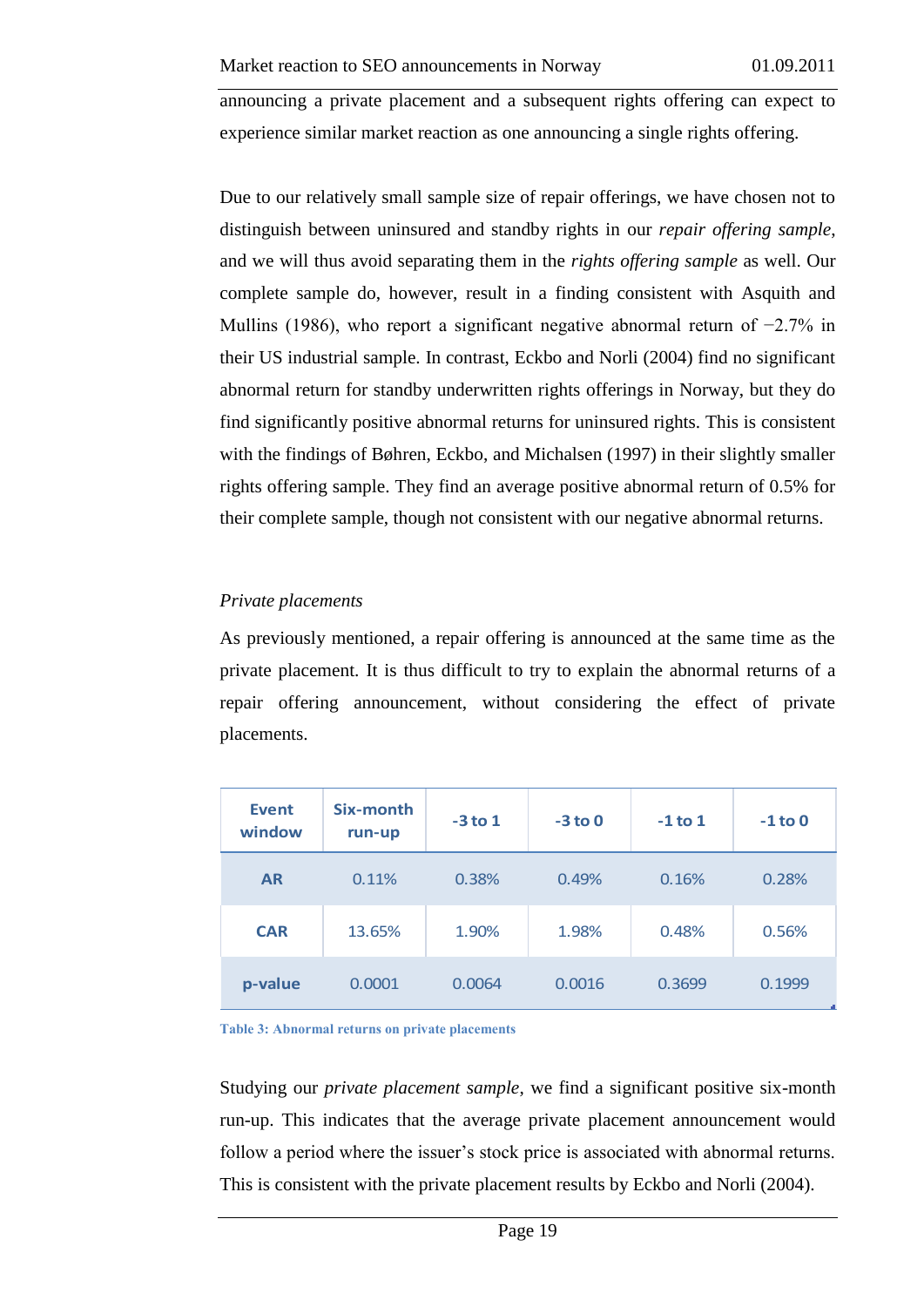Furthermore, we find indications of a non-negative effect across all event windows. The returns from the 2- and 3-day event windows are not significantly different from zero, while we find a positive abnormal return of about 2% in the 4- and 5-day event window (statistically significant on the 1% level).

The positive signal from private placement announcements is consistent with numerous empirical research studies on private equity offerings worldwide (see Appendix 1). In the only study performed on the Norwegian market, Eckbo and Norli (2004) find significant results in their 4-day event window only. Their 2-day event window, like ours, is statistically indistinguishable from zero.

#### <span id="page-20-0"></span>*Isolated repair offerings*

Based on the repair offering results and the results from the *private placement sample*, we try to isolate the effect of the repair offering. This is done by subtracting the market reaction of a repair offering announcement, by the reaction to an announcement of a pure private placement. We then obtain the isolated abnormal return on repair offerings in the respective event windows. Although we are unable to prove that the returns are statistically significant, we can illustrate the relative magnitude:

| <b>Event window</b>      | $-3$ to 1 | $-3$ to 0 | $-1$ to $1$   | $-1$ to 0        |
|--------------------------|-----------|-----------|---------------|------------------|
| <b>Repair offering</b>   | $-0.84%$  | $-1.45%$  | $-1.59%$      | $-3.18%$         |
| <b>Private placement</b> | 0.38%     | 0.49%     | <u>omaczn</u> |                  |
| <b>AR</b>                | $-1.22%$  | $-1.94%$  |               | ana ang pag-araw |
| <b>CAR</b>               | $-6.10%$  | $-7.76%$  |               | an an an Alban   |

**Table 4: Abnormal returns on isolated repair offerings** 

Since the two issues are announced simultaneously, the isolated repair offering abnormal return is difficult to prove statistically. However, separate results for the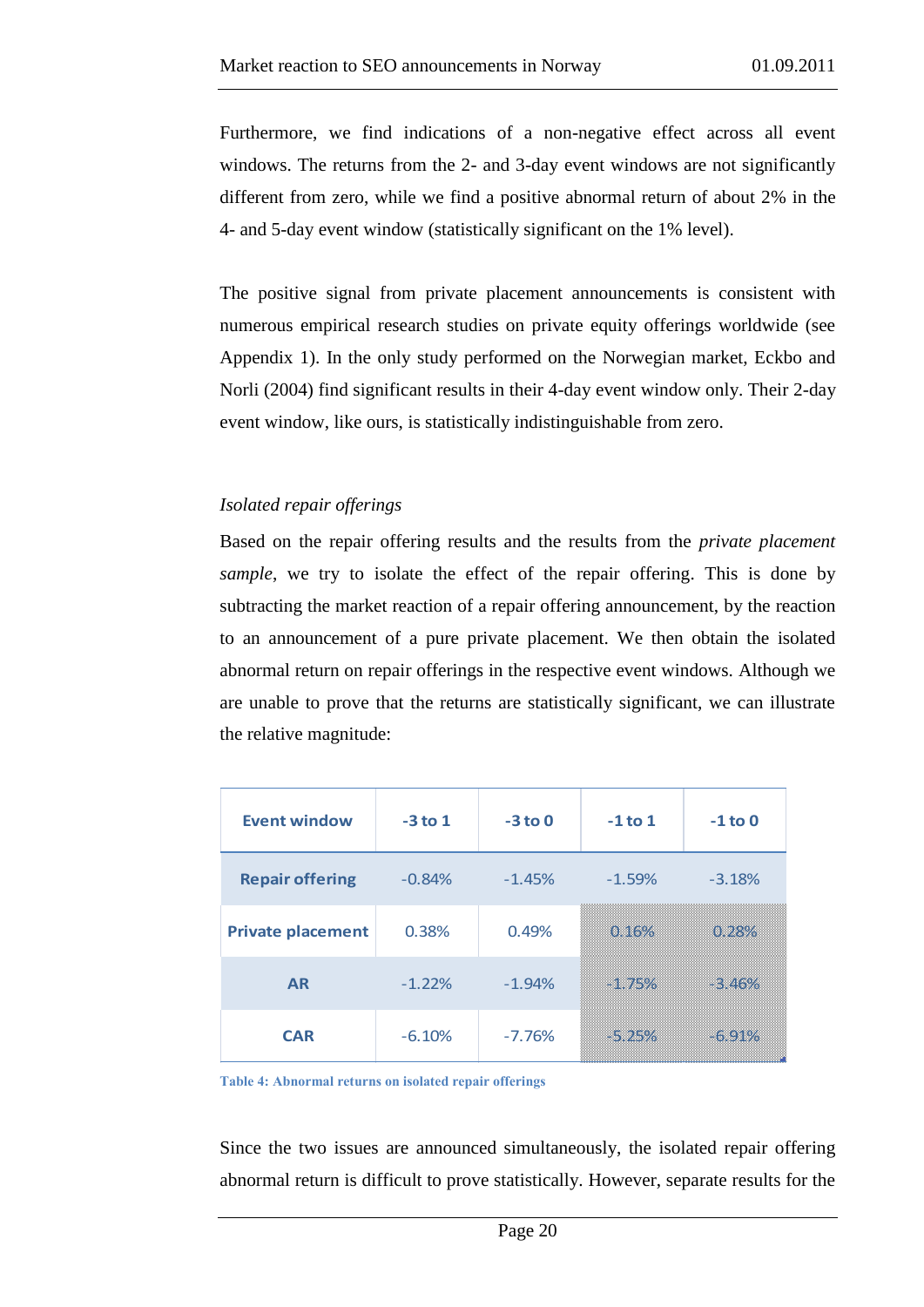4- and 5-day event windows are found to be significant. The positive reaction related to the announcement of a private placement, increases the negative market reaction associated with the repair offering, resulting in negative abnormal returns of greater magnitude.

Comparing the findings to what is found in our analysis of rights offerings; we discover a great difference in average abnormal returns. Though not statistically comparable, the market seems to interpret the repair offering as more inferior news about the true firm value, than what is the case for regular rights offerings.

#### <span id="page-21-0"></span>*Summary and discussion*

As we have shown in our results, we find positive abnormal returns for our *private placement sample*, which is supported by multiple empirical papers. Contradictory to earlier research in Norway, we find negative abnormal returns for our *rights-* and *repair offering sample*. Our results seem to be more in line with empirical research on the US market. This might be due to the differing periods of study or sampling error. The *repair offering sample* is relatively small compared to samples used in earlier research implying that our sample is more affected by extreme returns from a single firm. There is also the possibility of other events affecting the stock price. Such events include firm specific events as well as market cycles. Although we have no reason to believe that such events have affected our data, we cannot rule out the possibility.

There are several issues complicating the explanation of the negative market reaction of a repair offering. First of all, the announcement occurs at the same time as the private placement. Earlier research on public- and private equity offerings suggest opposite market reactions from the two selling mechanisms. In an attempt to explain the negative announcement effect of public offerings, Myers and Majluf (1984) argue that a firm will issue equity only when a firm is overvalued. Hence, they assume managers hold inside information that affect the true value of the firm. An announcement of a public equity offering signals unfavourable news concerning the true value of the firm. Our results are consistent with the negative effect. One problem with the Myers-Majluf model in our setting is their assumption of the "old" shareholders being passive. Thus,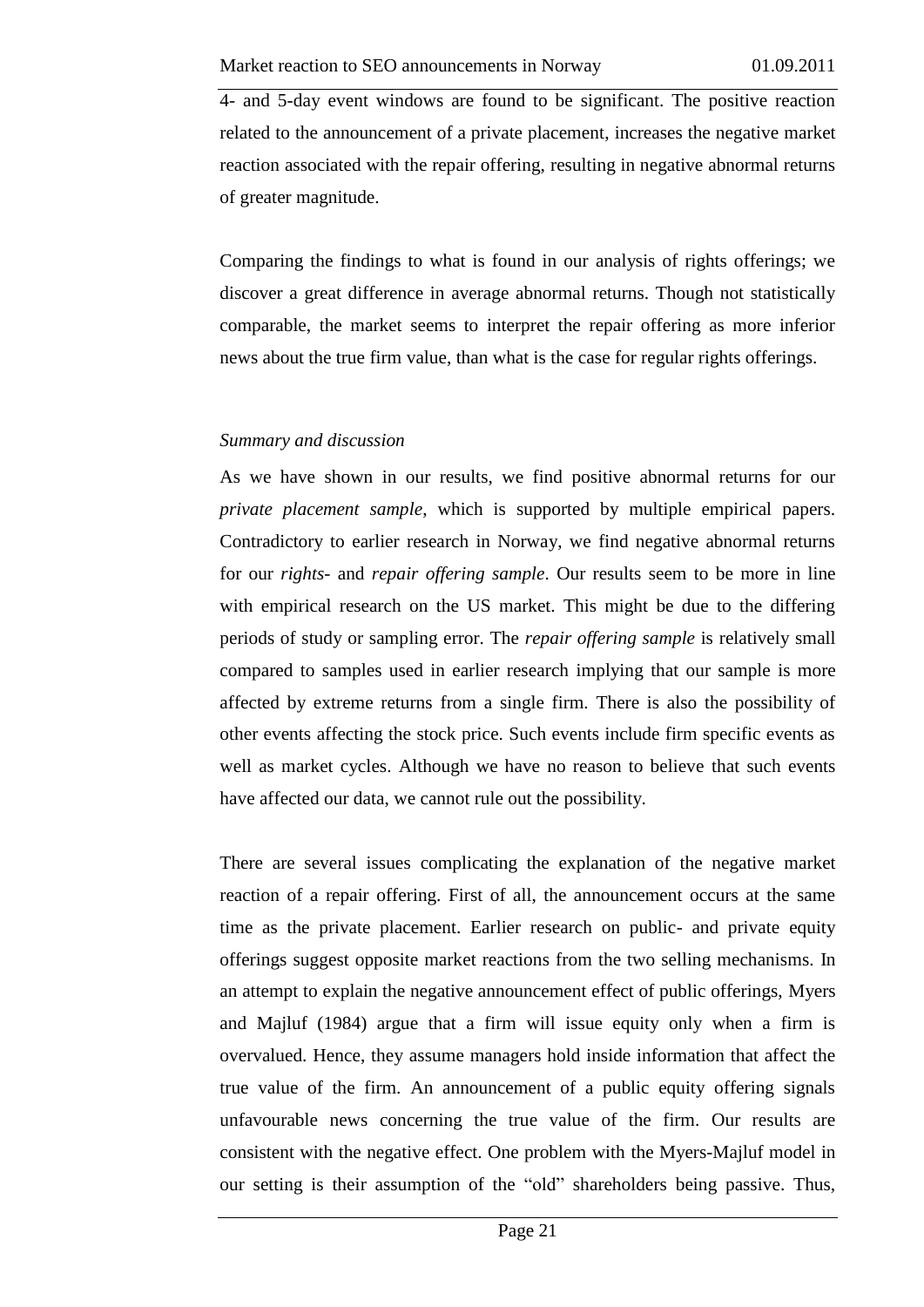existing shareholders are assumed to "sit tight" if new stocks are issued, meaning that the offering is directed towards a different group of investors. Since a repair offering is directed towards existing shareholders, the strict model is not applicable when attempting to explain repair offerings.

Hertzel and Smith (1993) extend the Myers-Majluf model and argue that a private placement mitigates the underinvestment problem. They explain the positive reaction to private placements with investors being able to acquire the true value of a firm through negotiations. Their decision to commit funds should consequently send a positive signal to the market. Our results on private placements support their hypothesis of positive announcement effect. However, when adding the subsequent repair offering to the announcement, we find significant negative abnormal returns. This could imply that the repair offering mitigates the positive signals from the private placement commitment. Our results on the isolated repair offering effect are consistent with this. However, it is difficult to get any statistical support for the theory.

Asquith and Mullins (1989) suggest that stock price performance prior to announcement is reversely related to the market reaction associated with the announcement of public equity offerings. We find no such relationship in either the *repair*- or the *rights offering sample*. Both samples show an insignificant runup in the issuer's stock price in a six month period prior to announcement day. However, as Asquith and Mullins use a two-year run-up, we only use six months.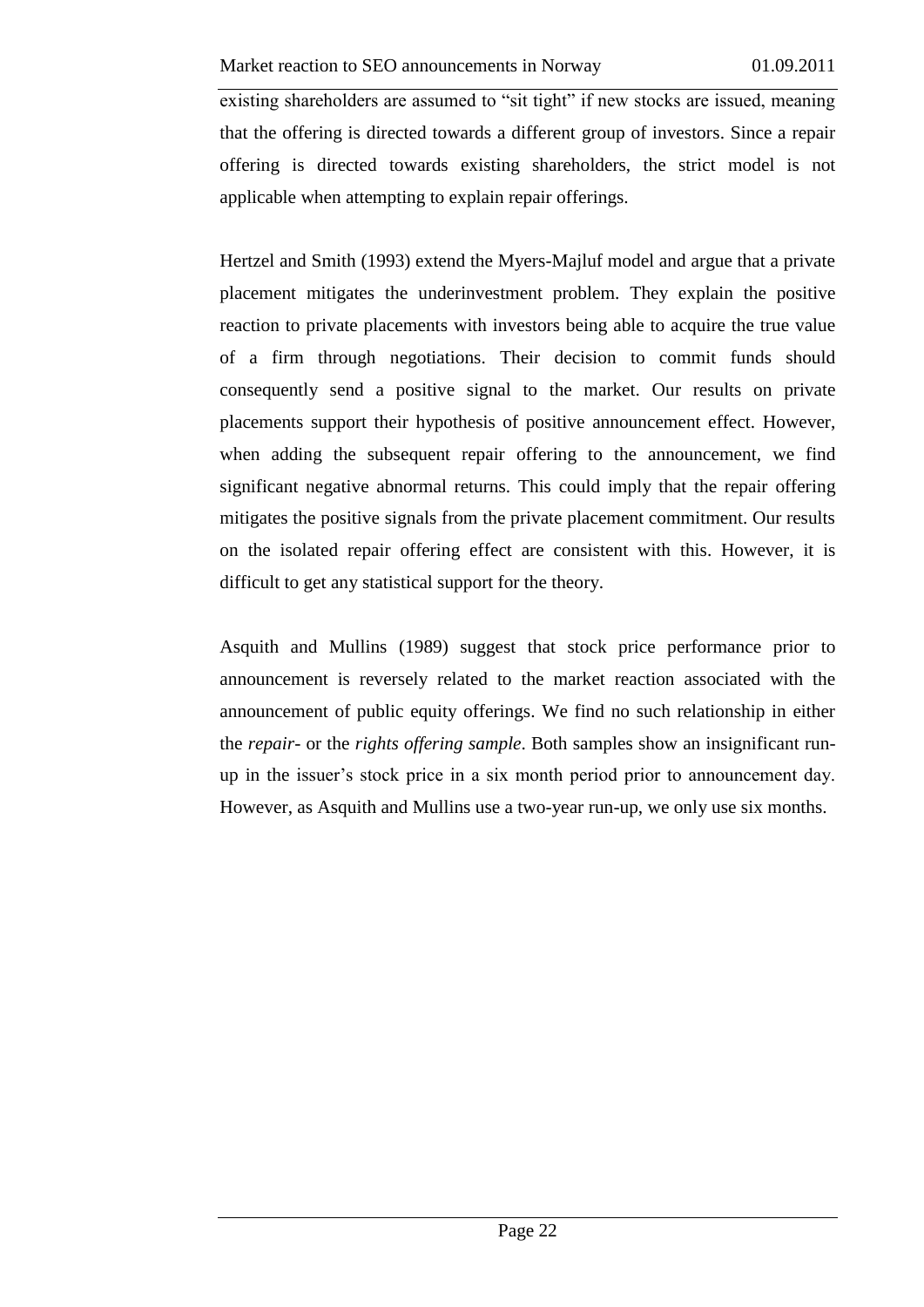

**Figure 2: Average daily abnormal return on day t.**

Figure 2, above, illustrates the volatility in daily abnormal return for all flotation methods. The largest effect is found close to the announcement day (day 0), which indicates that we have been able to identify the announcement date fairly accurate. However, there are signs indicating some reaction even earlier, especially when considering private placements. This might be due to several reasons: It could be a result of the market being able to predict that an equity issue announcement is forthcoming, due to information indicating a firm's need for capital expenditure or to decrease their debt ratio. Other possible reasons could be to question if stocks, in a small equity market like the Oslo Stock Exchange, follow a random walk. However, Jennergren and Korsvold (1974) provide evidence suggesting a nonrandom walk.

Figure 3, below, graphically illustrates the development in average cumulative abnormal returns during the event window. As day 0 on the horizontal axis is defined as the announcement day, we see that the development of the return around this day is more linear for our *private placement sample* than with the *repair-* and *rights offering sample*. The latter samples clearly suggest a more negative reaction compared to the former.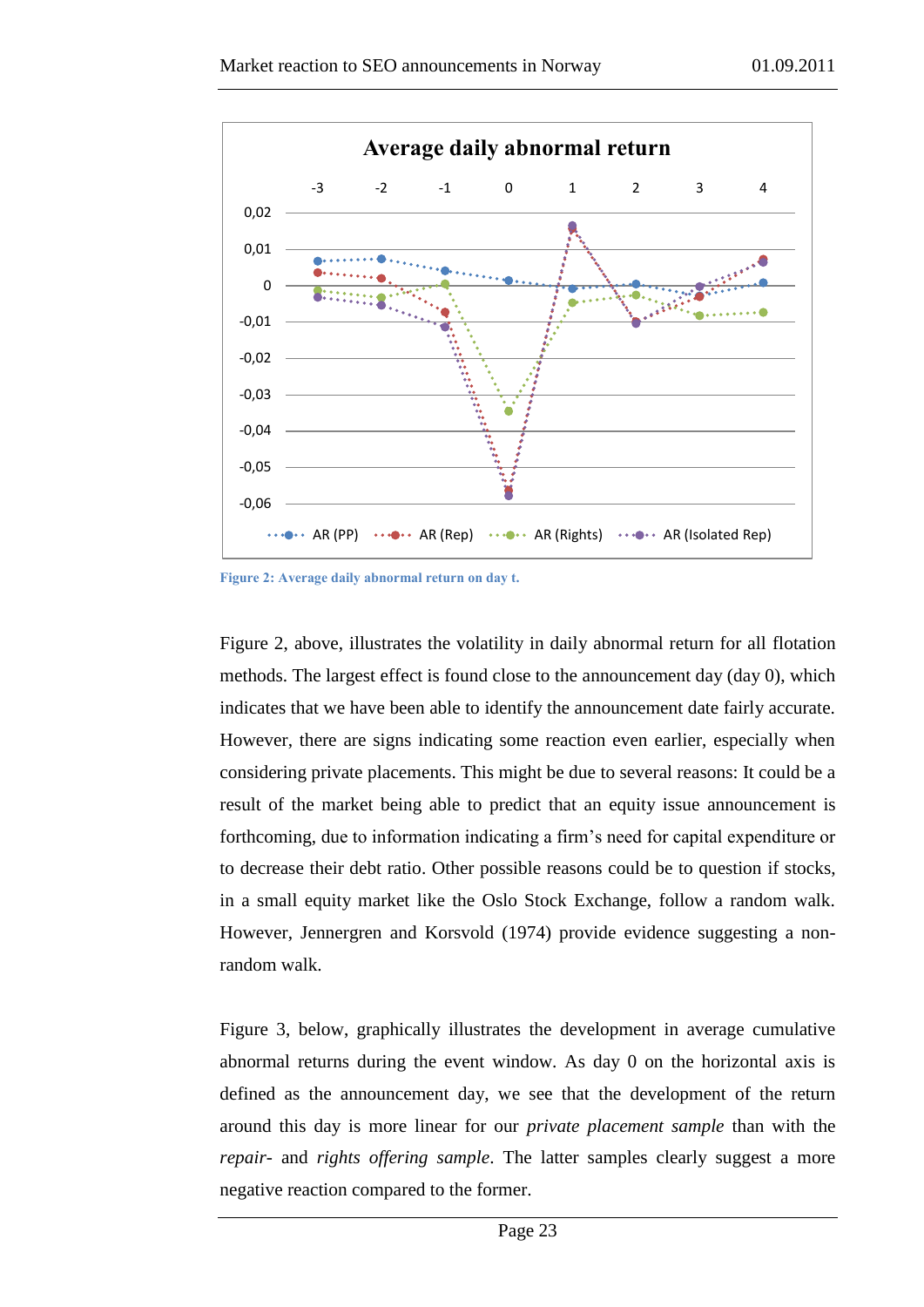

**Figure 3: Average cumulative abnormal return at day t.**

#### <span id="page-24-0"></span>*Discount – Premium*

In addition to investigate the market's immediate reaction to an equity issuance, we examine if a repair offering is on average sold at a discount or at a premium. Table 5 shows the average and median percentage values of the discount in the issue price relative to the stock's price four days prior to the announcement.

|                           |             |               |                     | <b>Trimmed mean</b> |            |            |
|---------------------------|-------------|---------------|---------------------|---------------------|------------|------------|
| <b>Floatation method</b>  | <b>Mean</b> | <b>Median</b> | 1%                  | 5%                  | 10%        | 25%        |
| <b>Repair offerings</b>   | $-19.90\%$  |               | $-13.17\% -19.90\%$ | $-20.65\%$          | $-20.03\%$ | $-18.00\%$ |
| <b>Private placements</b> | 4.59%       | $-0.61%$      | 2.68%               | 0.22%               | 0.13%      | $-0.14%$   |
| <b>Rights offerings</b>   | $-28.18%$   | $-29.43%$     | $-28.18\%$          | $-33.02\%$          | $-32.58%$  | $-31.11\%$ |

**Table 5: Flotation method discounts (-) and premiums (+)**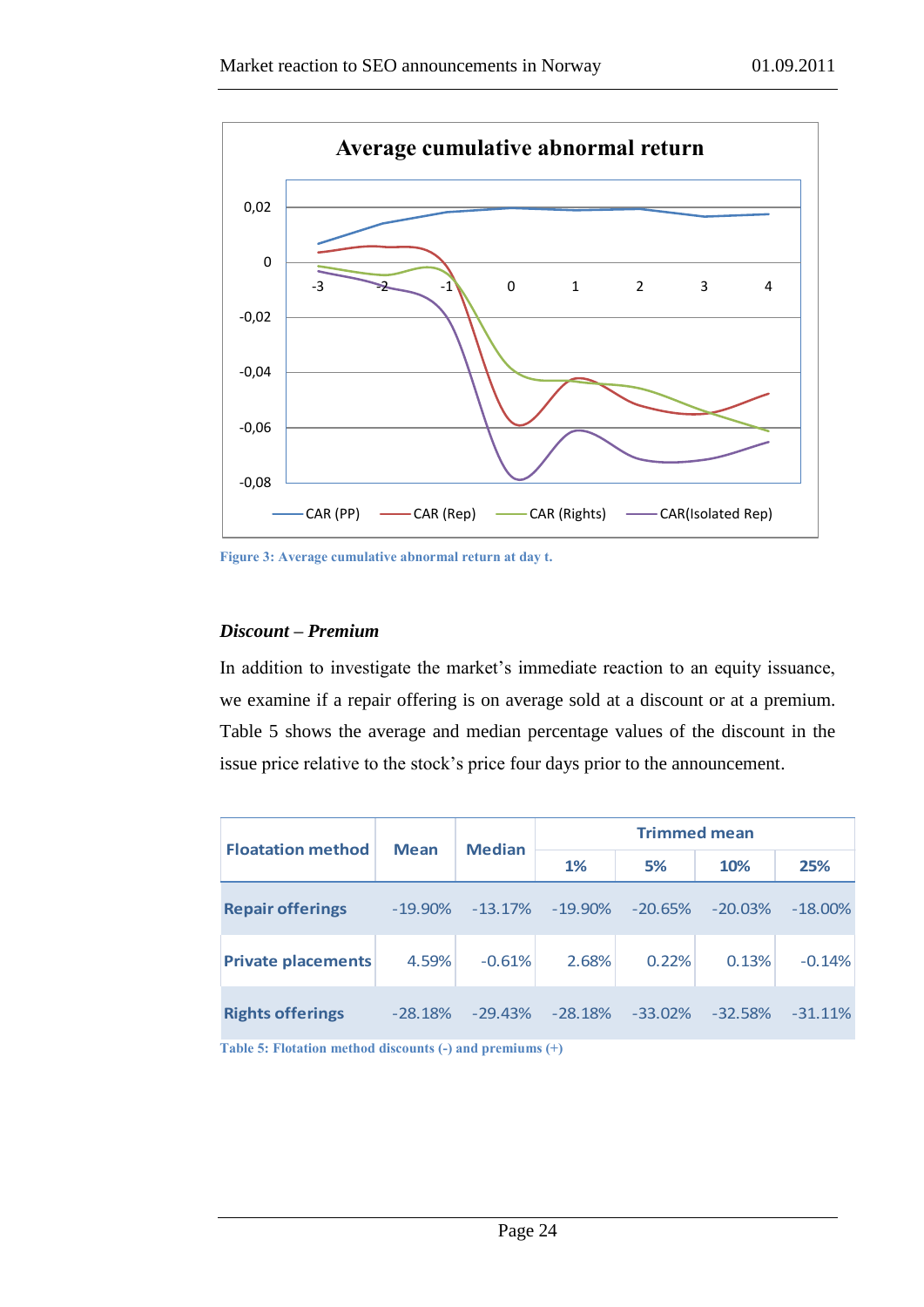In our *repair offering sample* we found that only 19% of the observations were issued at a premium, resulting in an average discount of almost  $20\%$ .<sup>7</sup> We get about the same result if we exclude 5% of the extreme observations. This could be due to the general observation that repair offerings are non-tradable, and is therefore awarded with a substantial discount in order to get the offer fully subscribed.

According to the Norwegian Limited Liability Companies Act §10-1; the issue price has to be set at least three weeks prior to the start of the subscription period. As the subscription period needs to be a minimum of two weeks, the issuer has to predict the firm's market price at least five weeks ahead to determine the rights offering discount optimal for the respective equity offering.

In addition, the issue price is included in the first public announcement of the rights offering in Norway, while they in the US do not publicly reveal the issue price until the start of the rights offering period. This period is on average four weeks after the first Wall Street Journal announcement of the pending rights offering. (Eckbo and Masulis 1992). This might be a reason why our discount results differ from US results.

Turning to our *private placement sample*, we document almost equal amounts of premiums and discounts, with a slight overweight of discounts. However, our *private placement sample* was consistent with Eckbo and Norli (2004), and resulted in an average premium of 4.6%. Trimming the mean using the same percentage as we used with the repair offerings, we find an average premium close to zero.

<u>.</u>

 $<sup>7</sup>$  When calculating the average discount on repair offerings, we had to remove observations with</sup> missing values, and a special case that had a premium of 4900 % due to a reverse stock split exercised in between the announcement and the execution of the offering. Consequently, the total number of observations was reduced to 78.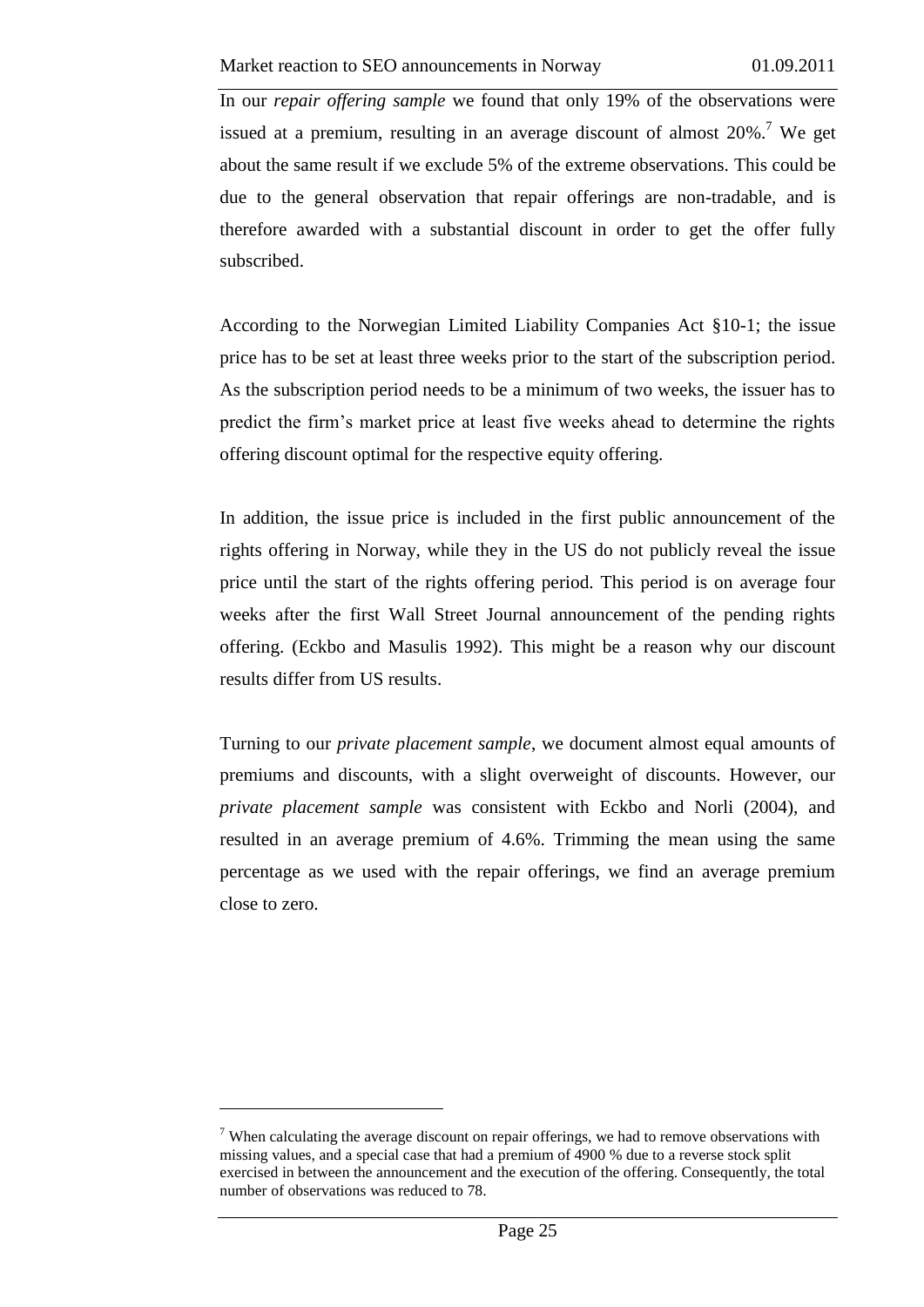# **7 Conclusion**

<span id="page-26-0"></span>In Norway there is a trend to issue a rights offering subsequent to a private placement. This new flotation method, called a "repair offering", is announced at the same time as the private placement and has the last few years signified 50% of all rights offerings. With no prior research on this type of equity issuance, our sample, consisting of 81 repair offerings in the time period 1996–2009, show that a repair offering tend to have negative abnormal return and is issued with a substantial discount.

The announcement of a repair offering contains information on both a private placement and a subsequent rights offering. In our five-day event window, we find a positive stock price effect of 1.9% for the private placement announcements, which is consistent with the conclusions of empirical studies on private placements worldwide. In the same event window, we find negative market reactions to both rights- and repair offerings, −4.3% and −4.2% respectively. These negative announcement effects are consistent with the findings on US rights offerings, but fail to support the recent findings of nonnegative abnormal return for rights offerings in smaller equity markets like Norway.

In the four- and five-day event window we find statistically significant abnormal returns across all flotation methods. The only insignificant abnormal returns are found in the two- and three-day event windows in the *private placement sample*. This restricts us to only find isolated repair offering effects in the larger event windows.

The isolated announcement effect for a repair offering is found by excluding the announcement effect associated with private placements. Because the private placement results show positive abnormal returns, the negative announcement effect for isolated repair offering were found to increase in magnitude. Our results suggest average abnormal returns of −6.1% and −7.8% for the four- and five-day event window, respectively.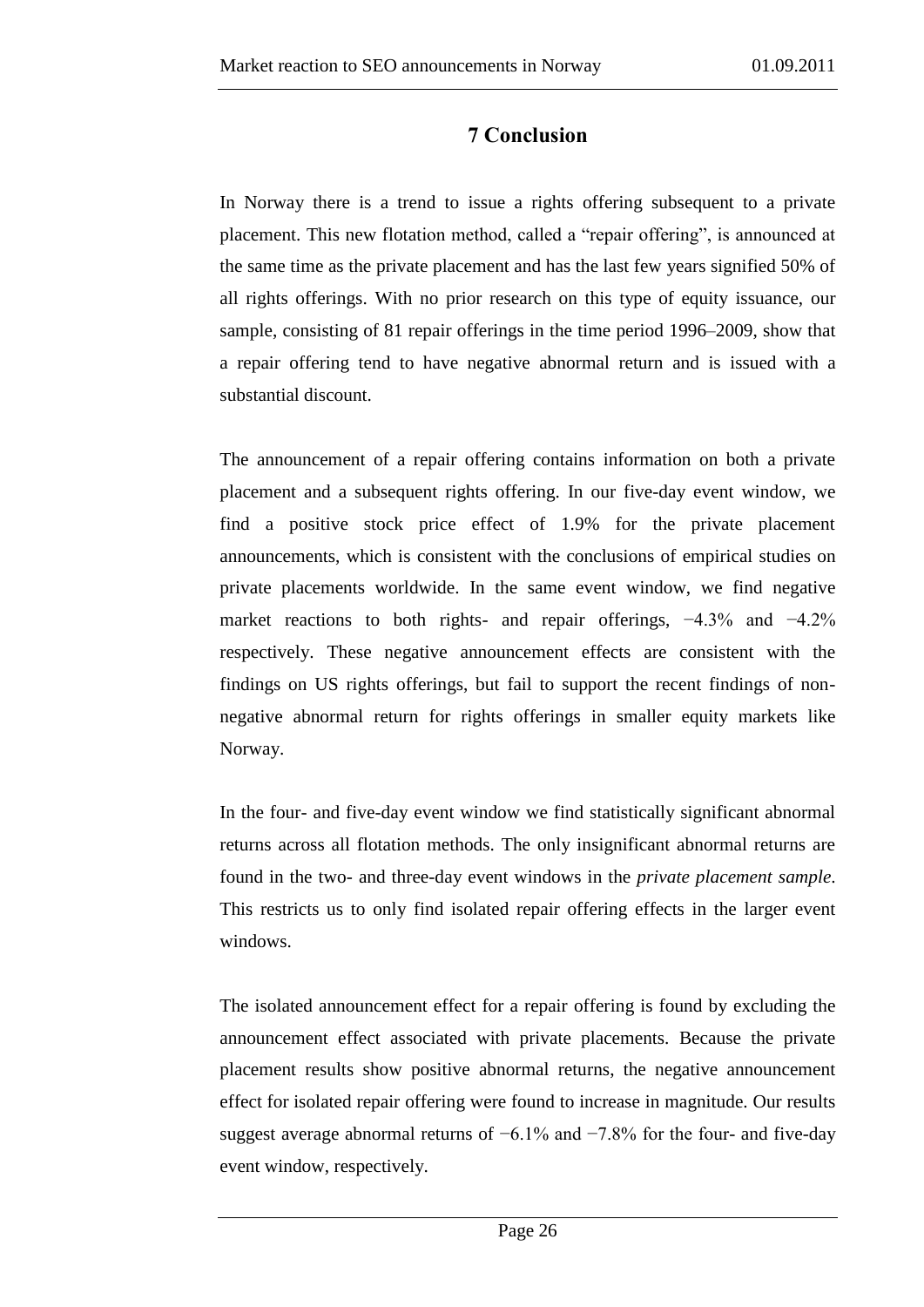In addition to identify the market reaction to equity issues, we also consider the discounts or premiums obtained in the different flotation methods. We found that the majority of the repair offerings were offered at a discount, with an average discount of −20%. For private placements we found a 4.6% premium on average, while the standard rights offerings were on average issued at a discount of −30%.

We experience difficulties when attempting to explain the negative announcement effect of repair offerings with existing theoretical frameworks on equity issues. The difficulties arise because the nature of a repair offering violates several assumptions in theories related to SEOs. Examples of such violations include that current shareholders are invited to participate, and that the offering is subsequent to a private placement. The negative abnormal returns found for repair offering announcements support the theory of Myers and Majluf (1984) stating that an equity issue announcement signals unfavourable news about the true firm value. However, explaining our result in a Myers-Majluf setting is difficult because a repair offering targets existing shareholders.

It would be interesting to study what impact ownership concentration has on the abnormal return of a repair offering. This has previously been studied by Wruck (1989) and Wruck and Wu (2009) on private placements. We leave it up to future research to investigate this impact.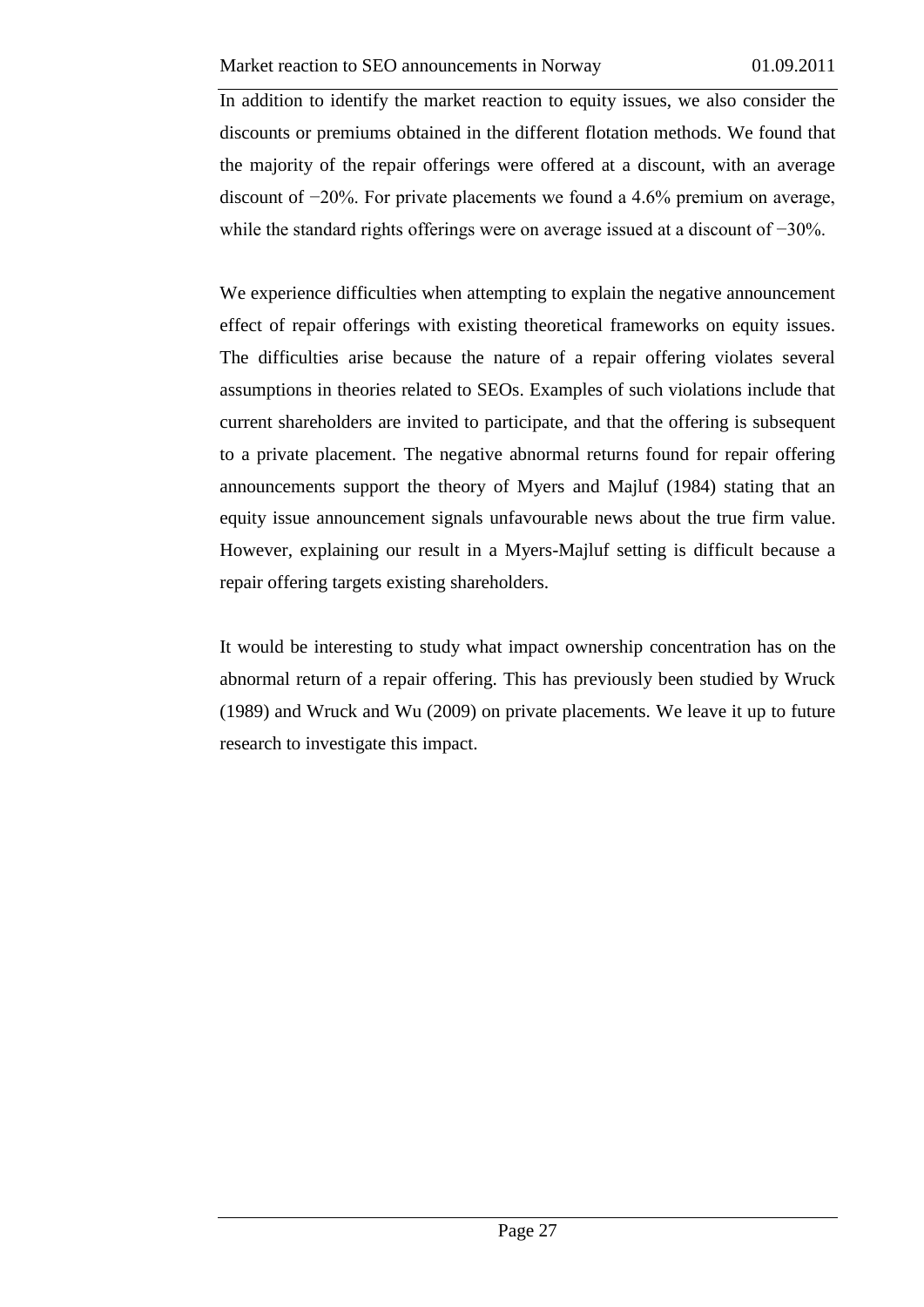## **8 Bibliography**

<span id="page-28-0"></span>Asquith, Paul, and David W. Mullins Jr. "Equity Issues and Offering Dilution." *Journal of Financial Economics* 15, no. 1-2 (January-February 1986): 61-89. Bøhren, Øyvind, B. Espen Eckbo, and Dag Michalsen. "Why underwrite rights offerings? Some new evidence." *Journal of Financial Economics* 46, no. 2 (November 1997): 223–261.

Campbell, John Y, Andrew W Lo, and A. Craig MacKinlay. *The Econometrics of Financial Markets.* Princeton, New Jersey: Princeton University Press, 1997.

Cronqvist, Henrik, and Mattias Nilsson. "The choice between rights offerings and private equity placements." *Journal of Financial Economics* 78, no. 2 (November 2005): 375-407.

Eckbo, B. Espen, and Ronald W. Masulis. "Adverse Selection and the Rights Offer Paradox." *Journal of Financial Economics* 32, no. 3 (December 1992): 293- 332.

Eckbo, B. Espen, and Øyvind Norli. *The choice of seasoned-equity selling mechanism: Theory and evidence.* Working Paper, Dartmouth: Tuck School of Business, 2004.

Eckbo, B. Espen, Ronald W. Masulis, and Øyvind Norli. "Security offerings." In *Handbook of Corporate Finance: Empirical Corporate Finance*, by B. Espen Eckbo, chap. 13. Elsevier/North- Holland, Handbooks in Finance Series, 2007. Fama, Eugene F. "Capital Markets: A Review of Theory and Empirical Work." *Journal of Finance* 25, no. 2 (May 1970): 383-417.

Heinkel, Robert, and Eduardo S. Schwartz. "Rights Versus Underwritten Offerings: An Asymmetric Information Approach." *Journal of Finance* 41, no. 1 (March 1986): 1-18.

Hertzel, Michael, and Richard L. Smith. "Market Discounts and Shareholder Gains for Placing Equity Privately." *Journal of Finance* 48, no. 2 (June 1993): 459-485.

Hertzel, Michael, Mike Lemmon, Jim Linck, and Lynn Rees. "Long-Run Performance Following Private Placements of Equity." *Journal of Finance* 57, no. 6 (December 2002): 2595-2617.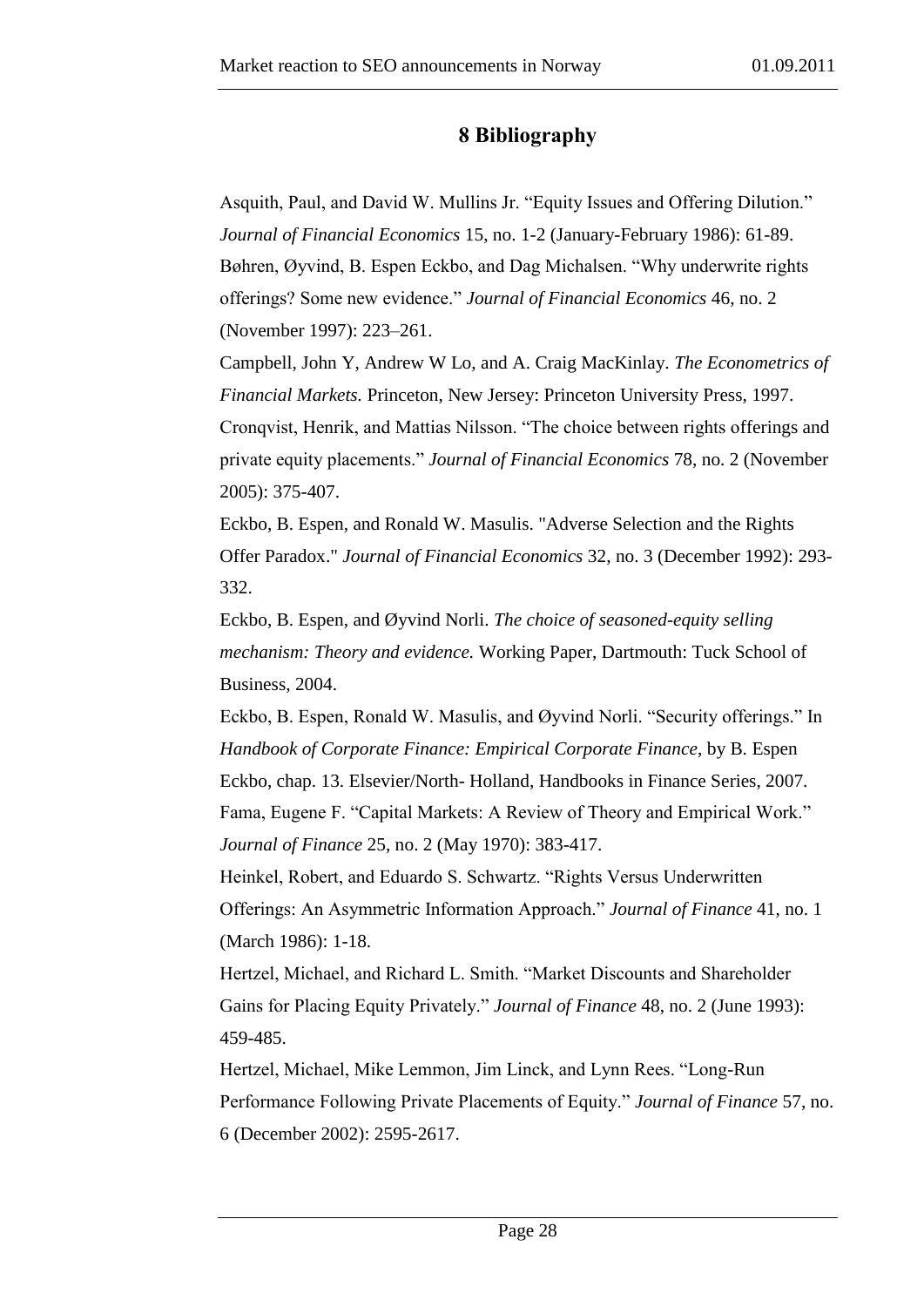Jennergren, L. Peter, and Paul E. Korsvold. "Price Formation in the Norwegian and Swedish Stock Markets: Some Random Walk Tests." *Swedish Journal of Economics* 76, no. 2 (June 1974): 171-185.

Korajczyk, Robert A., Deborah J. Lucas, and Robert L. McDonald. "Equity Issues with Time-Varying Asymmetric Information." *Journal of Financial and* 

*Quantitative Analysis* 27, no. 3 (September 1992): 397-417.

Loughran, Tim, and Jay R. Ritter. "The new issues puzzle." *Journal of Finance* 50, no. 1 (March 1995): 23-51.

MacKinlay, A. Craig. "Event Studies in Economics and Finance." *Journal of Economic Literature* 35, no. 1 (March 1997): 13-39.

Myers, Stewart C, and Nicholas Majluf. "Corporate financing and investment decisions when firms have information that investors do not have." *Journal of Financial Economics* 13, no. 2 (June 1984): 187-221.

Myers, Stewart C. "The Capital Structure Puzzle." *The Journal of Finance* 39, no. 3 (July 1984): 575-592.

Ritter, Jay R. "The Long-Run Performance of Initial Public Offerings." *Journal of Finance* 46, no. 1 (March 1991): 3-27.

Spiess, Katherine D., and John Affleck-Graves. "Underperformance in long-run stock returns following seasoned equity offerings." *Journal of Financial Economics* 38, no. 3 (July 1995): 243-267.

Wruck, Karen H. "Equity Ownership Concentration and Firm Value: Evidence from Private Equity Financings." *Journal of Financial Economics* 23, no. 1 (June 1989): 3-28.

Wruck, Karen H., and YiLin Wu. "Relationships, corporate governance, and performance: Evidence from private placements of common stock." *Journal of Corporate Finance* 15, no. 1 (February 2009): 30-47.

#### *Electronic sources*

Faculty of Law Library, University of Oslo. 2011. *Lovdata*

<http://www.newsweb.no/> (accessed 21 July 2011)

Oslo Stock Exchange. 2011. *NewsWeb*

<http://www.newsweb.no/> (accessed in the period 2010–2011)

Retriever Research. 2011. *ATEKST*

<https://web.retriever-info.com/services/archive.html> (accessed in the period 2010–2011)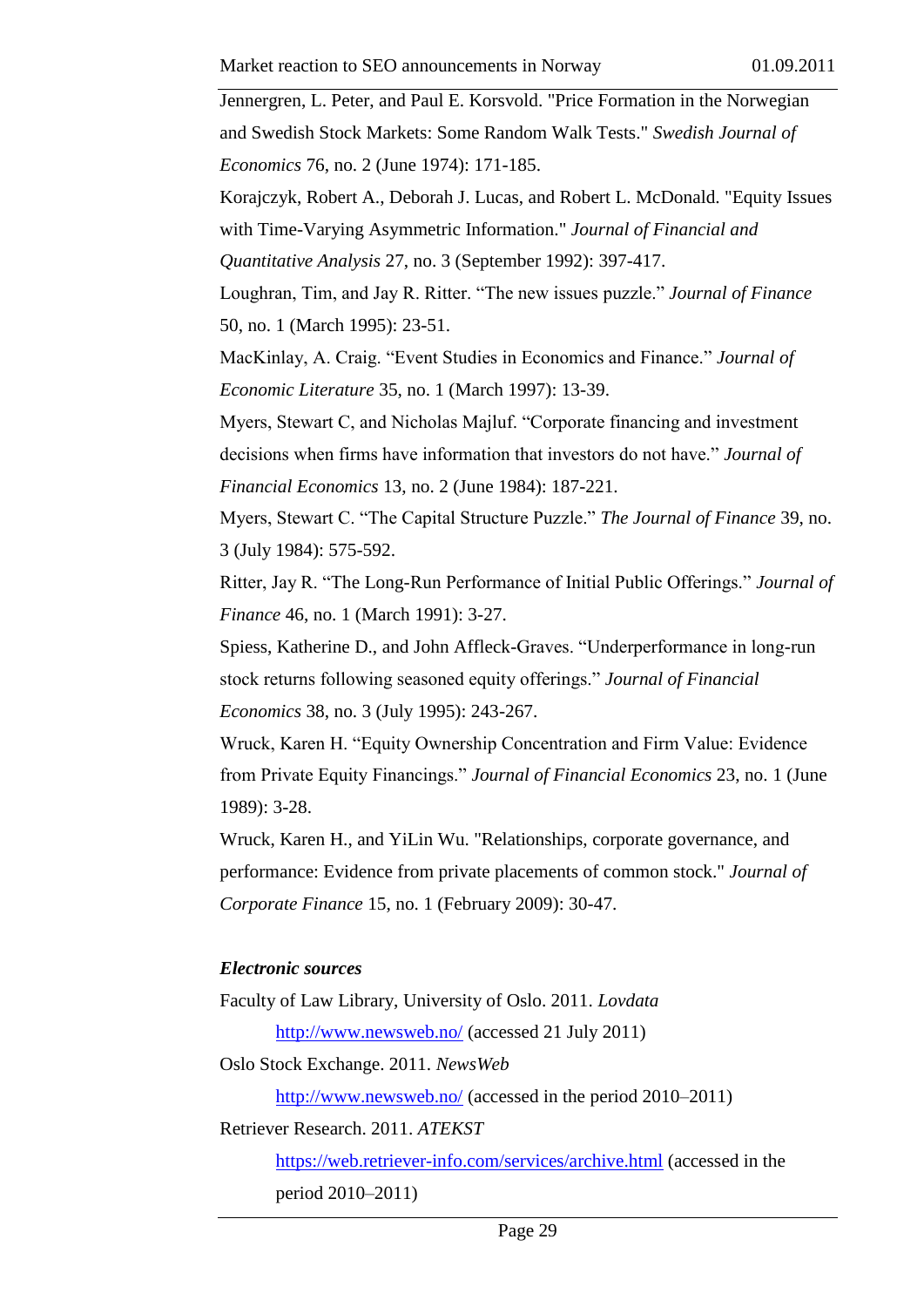# **9 Appendix 1**

<span id="page-30-0"></span>The table compiles some of the related studies that use daily stock return to measure the SEO announcement effect. The event windows used are [-1, 0] and [-1,1]. The figures in *italic* are found to be non-significant, while the figures in red are calculated by the weighted-average of uninsured and underwritten rights offerings.

| <b>Country</b>           | <b>Study</b>                            | <b>Sample</b><br>period | <b>Sample</b><br>size | <b>Abnormal</b><br>return |
|--------------------------|-----------------------------------------|-------------------------|-----------------------|---------------------------|
|                          |                                         |                         |                       |                           |
| (1) Private placements   |                                         |                         |                       |                           |
| <b>USA</b>               | <b>Wruck (1989)</b>                     | 99                      | $1979 - 85$           | 1.89%                     |
| <b>USA</b>               | Hertzel and Smith (1993)                | 106                     | 1980-87               | 1.72%                     |
| <b>USA</b>               | Hertzel, Lemmon, Linck, and Rees (2002) | 619                     | 1980-96               | 2.40%                     |
| Norway                   | Eckbo and Norli (2004)                  | 136                     | 1980-96               | 1.39%                     |
| Sweden                   | Cronqvist and Nilsson (2005)            | 136                     | 1986-99               | 7.27%                     |
|                          |                                         |                         |                       |                           |
|                          |                                         |                         |                       |                           |
| (2) All rights offerings |                                         |                         |                       |                           |
| <b>USA</b>               | Asquith and Mullins (1986)              | 266                     | $1963 - 81$           | $-2.70%$                  |
| <b>USA</b>               | Eckbo and Masulis (1992)                | 181                     | $1963 - 81$           | $-0.67%$                  |
| Norway                   | Bøhren, Eckbo, and Michalsen (1997)     | 188                     | 1980-93               | 0.47%                     |
| Norway                   | Eckbo and Norli (2004)                  | 219                     | 1980-96               | $-0.05%$                  |
| Sweden                   | Cronqvist and Nilsson (2005)            | 160                     | 1986–99               | 0.37%                     |
|                          |                                         |                         |                       |                           |
| (2.1) Uninsured rights   |                                         |                         |                       |                           |
| <b>USA</b>               | Eckbo and Masulis (1992)                | 53                      | $1963 - 81$           | $-0.59%$                  |
| Norway                   | Bøhren, Eckbo, and Michalsen (1997)     | 74                      | 1980-93               | 1.55%                     |
| <b>Norway</b>            | Eckbo and Norli (2004)                  | 76                      | 1980-96               | 0.95%                     |
| Sweden                   | Cronqvist and Nilsson (2005)            | 107                     | 1986-99               | 0.19%                     |
|                          |                                         |                         |                       |                           |
|                          | (2.2) Standby underwritten rights       |                         |                       |                           |
| <b>USA</b>               | Eckbo and Masulis (1992)                | 128                     | $1963 - 81$           | $-0.70%$                  |
| Norway                   | Bøhren, Eckbo, and Michalsen (1997)     | 114                     | 1980-93               | $-0.23%$                  |
| <b>Norway</b>            | Eckbo and Norli (2004)                  | 143                     | 1980-96               | $-0.58%$                  |
| Sweden                   | Cronqvist and Nilsson (2005)            | 53                      | 1986-99               | 0.72%                     |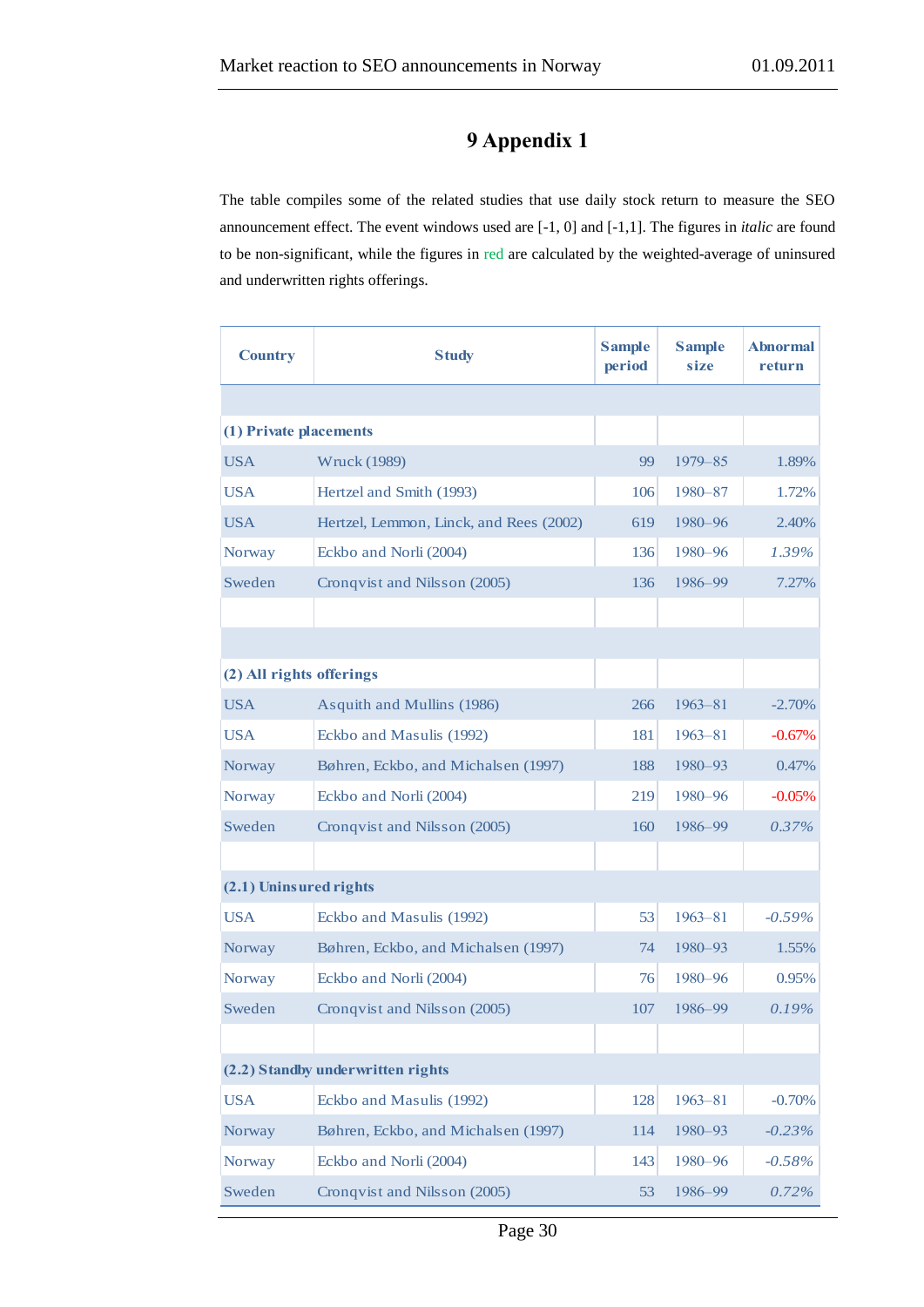**Thomas H. Eilertsen Kristian Egeberg** 

# BI Norwegian School of Management Preliminary Thesis Report

# Market reaction to SEO announcements in Norway

Hand-in date: 17.01.2011

> Campus: BI Oslo

Supervisor: Ibolya Schindele

Programme: Master of Science in Business and Economics: Major in Finance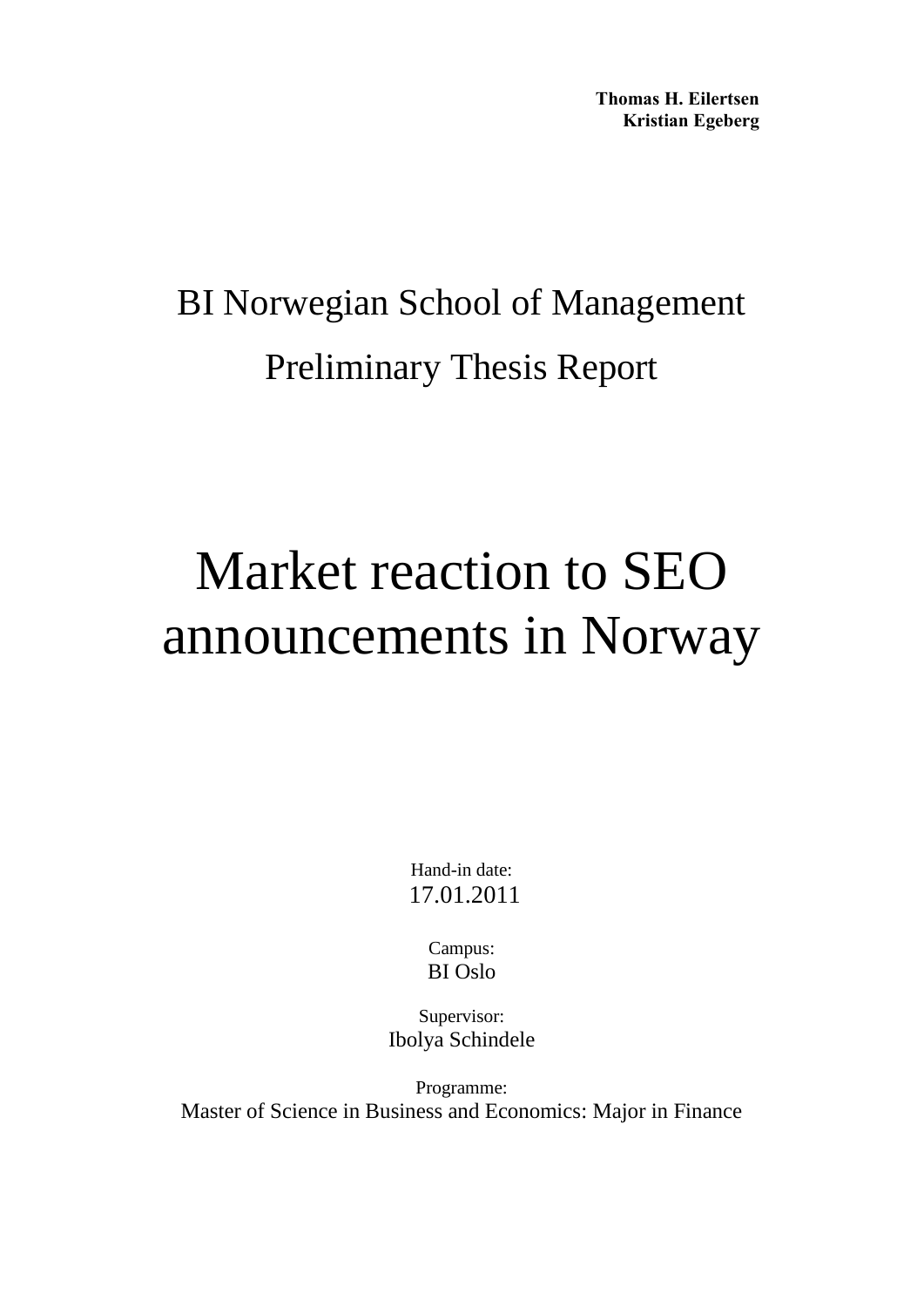# **Table of Contents**

<span id="page-32-0"></span>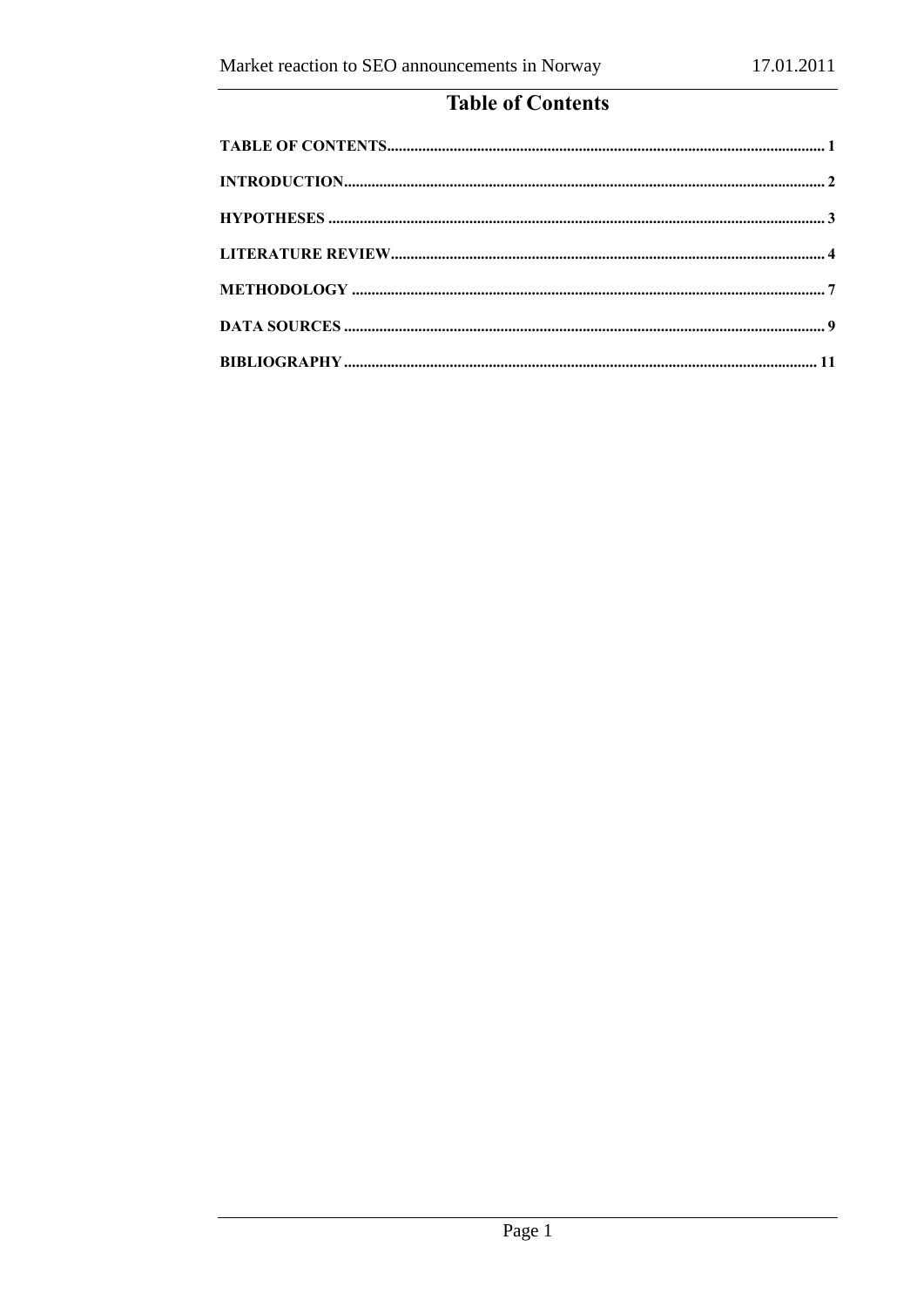## **Introduction**

<span id="page-33-0"></span>Several studies have been made on seasoned equity offerings (SEO) worldwide. SEOs are new equity issues of securities by a company that has previously issued securities through an initial public offering. Private placement (firm commitment) and rights offerings are two of the different equity issue methods that exist. The latter could be offered as uninsured rights or by standby underwriting.

This paper investigates the relatively new phenomenon generally referred as "repair offerings". This form of issuing equity occurs when a firm which recently has issued equity through a private placement, perform a subsequent rights offering. The following issue gives the existing shareholders an opportunity to buy shares in order to maintain their relative ownership in the firm. Repair offerings are a phenomenon which to date only is observed in the Norwegian market. To our knowledge, no earlier research is performed on this topic. However, there are a substantial number of papers investigating seasoned equity offerings. The research presented in this paper will be based on earlier research performed on this topic.

The repair offering is generally issued as an uninsured rights offering, but there are some observed occurrence of the issue being underwritten. Uninsured rights offering are the method with the lowest flotation costs, despite the general preference for underwritten rights offer (Bøhren, Eckbo and Michalsen 1997). The repair offering is generally offered at the same price as the private placement, which according to Hertzel, et al. (2002) is typically sold at a substantial discount. The discount provides investors an increased incentive to participate in the offering. Thus, most investors are expected to participate and the risk of low subscription decrease. The fact that a private placement is already carried out, and the needed capital is possibly already collected, raises the question of the firm's need of high subscription. The question will be essential in the research provided in this paper.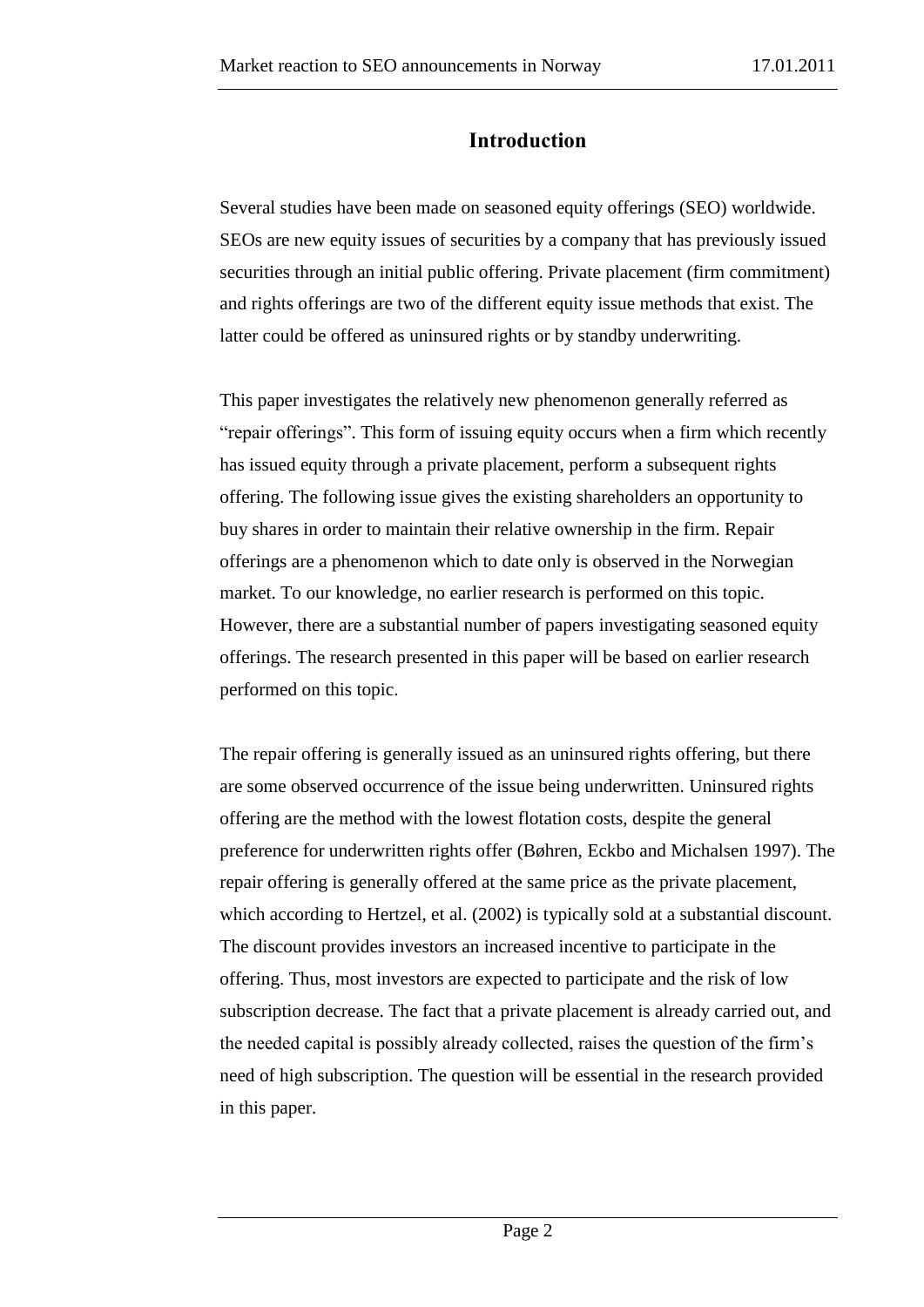# **Hypotheses**

<span id="page-34-0"></span>We wish to investigate the reasons behind the repair offering, more specifically why the management choose to issue equity directly after a private placement. The answer behind this question could be many, and may be a combination of many factors. Our paper will primarily be focusing on the impact ownership structures have on management decisions and the announcement effect of a repair offerings. Both these questions are measurable in empirical studies. From this we have formed two main hypotheses:

### *1. Does the ownership structure of a firm affect management's decision to carry out a repair offering directly after a private placement?*

In a private placement the new shares are only offered to a limited group of investors, resulting in a decreasing relative ownership by existing shareholders. Myers and Majluf (1984) assume that the management wants to maximize existing shareholders wealth in their adverse selection model.

*H0: Ownership structure does not affect management's decision to carry out a subsequent equity offering (repair offering) HA: Ownership structure has an impact on management's decision*

# *2. What is the market reaction to a repair offer announcement, are there abnormal returns associated with the announcement?*

Earlier research suggests a positive market reaction to announcements of private placements. The repair offering is generally announced at the same time as the private placement, raising the question of whether the subsequent offering announcement leads to a different market reaction. If so, it may be connected to management's decision to carry out the repair offering.

*H0: There are no abnormal returns on announcement date HA: There are abnormal returns on announcement date*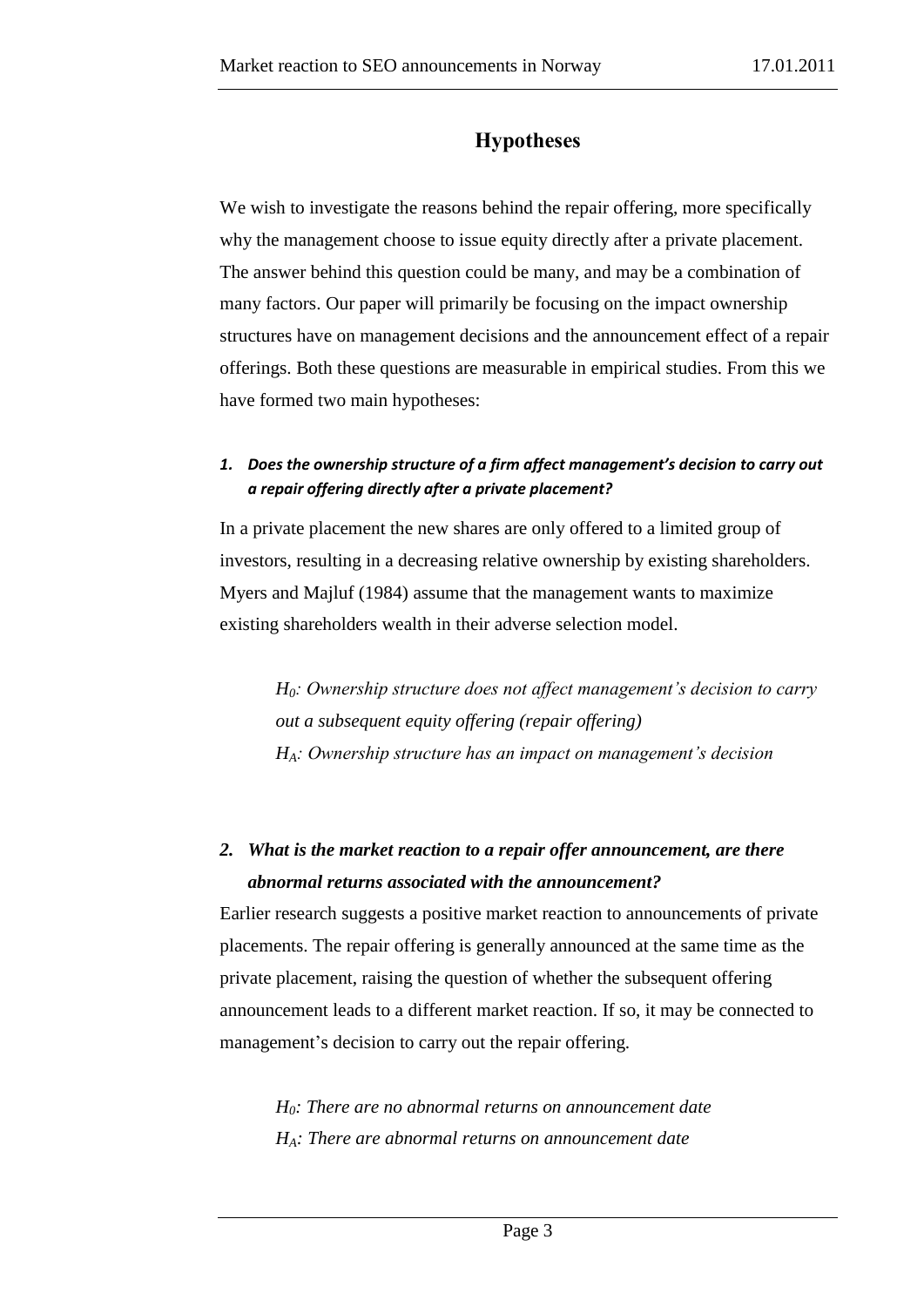These two hypotheses will be our main objective during this research paper. But as additional research we might also look further into the result of the offerings, and check if the any of them were over-/undersubscribed, if the rights were tradable or not, and if the subsequent offering were underwritten. These findings are interesting to document, due to the discount appearing after a private placement, which somewhat forces the existing shareholders to participate in the repair offering.

### **Literature review**

<span id="page-35-0"></span>There is limited research performed on SEOs in the Norwegian stock market, especially in terms of ownership structure. Cronqvist and Nilsson (2004) did a study on the Swedish stock market over the period 1986–1999, where they provided a new incentive for the choice of flotation method. They showed that family-controlled firms were more likely to avoid issue methods that dilute control benefits, like a private placement to a new investor. They also found that moral hazard and adverse selection costs were reduced, when conducting a private placement. At times with increasing level of assymetric information, they conclude that firms tend to choose a flotation method that involves an underwriter or a private placement.

Some studies have focused on how the market estimates firm value in terms of voting rights. Using cross-sectional analysis, Wruck (1989) finds that the way firm value changes with private placement announcements correlates strongly with the change in ownership concentration. She defines ownership concentration as the "*percentage holdings of the largest shareholders*", and finds that private placements increase this concentration. When the level was low (0–5%) or high  $(\geq 25\%)$ , the correlation between the change in firm value at announcement and changes in ownership concentration was found to be positive. While in the middle range (5–25%) this relation was found to be negative, since current shareholders have a tendency to become entrenched. This tendency outweighed any benefits of having a large shareholder in place.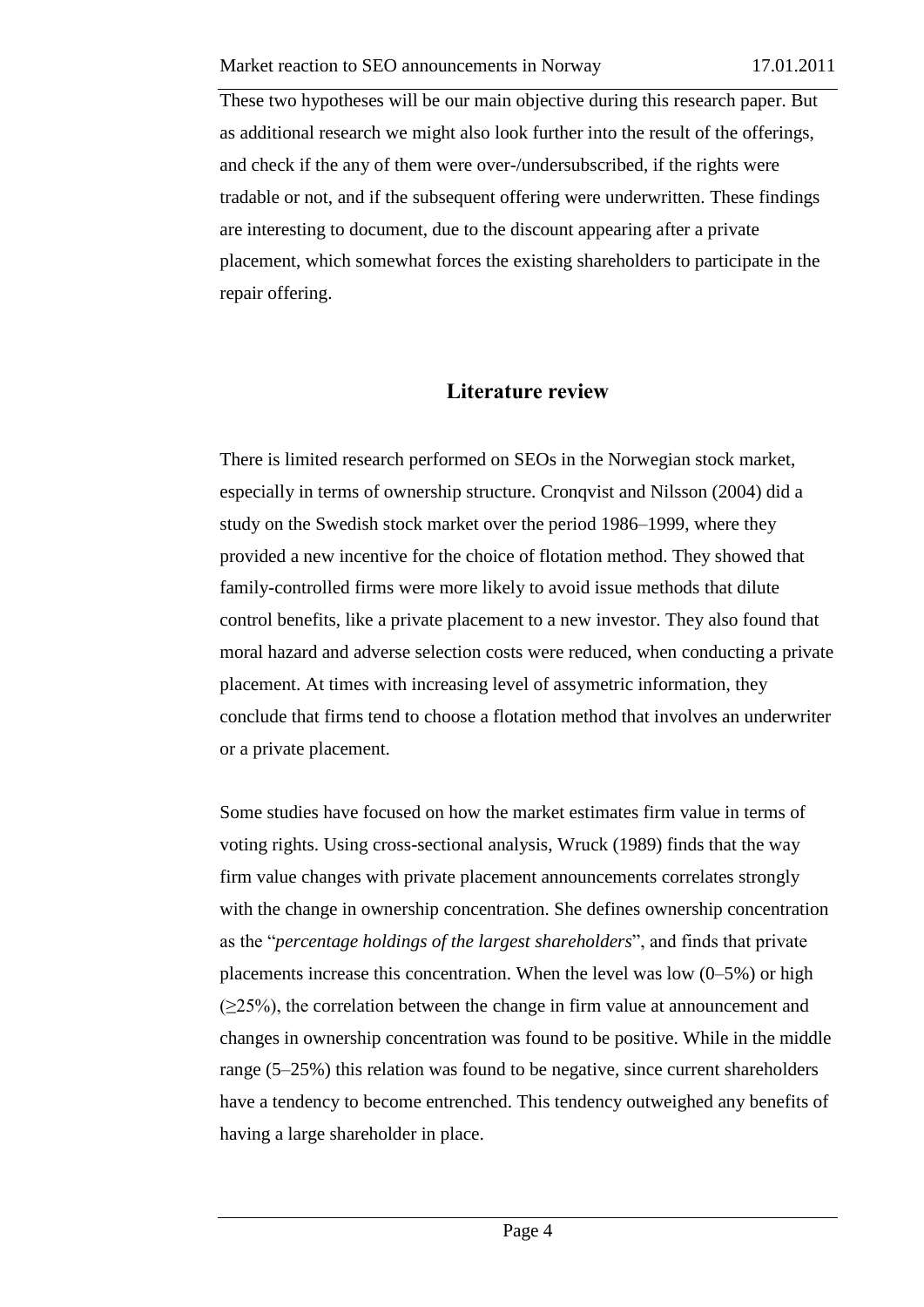In order to address the question of repair offerings, we need to look at earlier research on equity offerings. Myers (1984) suggests that the cost of adverse selection is caused by pecking order of financial instruments. This causes management to prefer internal to external financing of investment opportunities. Eckbo and Norli (2004) present a theoretical pecking order – not of financing instruments but of selling mechanisms. They looked at the average market reaction to a complete set of flotation methods in the Norwegian stock market. They use both uninsured rights and standby undewritten rights as in Eckbo and Masulis (1992), but also include a fully guaranteed flotation method, called a "private placement" or "firm commitment". They found that the market reaction was non-negative for all flotations methods, but significantly positive for both uninsured rights and private placements. This differs from the research made on the US market. For example, Myers and Majluf (1984), Korajczyk, Lucas and McDonald (1991) and Asquith and Mullins (1986) find evidence of negative announcement effect on the US market.

Under the assumption that management contain private information that causes the market price to be too high or too low, Myers and Majluf (1984) provide an explanation for the negative announcement effect of SEOs. Their adverse selection model assumes that management wants to maximize existing shareholders wealth. Management will therefore only issue equity when stock price is overvalued and debt financing is not an option. Rational investors knows this and stock price will drop as a result of the announcement. The study however, takes the degree of information asymmetry between insiders and outsiders as given. Korajczyk, Lucas and McDonald (1991) study the announcement effect given that the information asymmetry is not fixed over time. They argue that firms prefer to issue equity immediately after information disclosures, when the market is fully informed. The stock price decline should decrease in time since the last information release. They also conclude that equity issues generally follow earnings releases reporting unusually good news about the firm. This is consistent with the findings of Asquith and Mullins (1986), who finds evidence of firms issuing equity, significantly outperforms the market in the two years preceding the issue.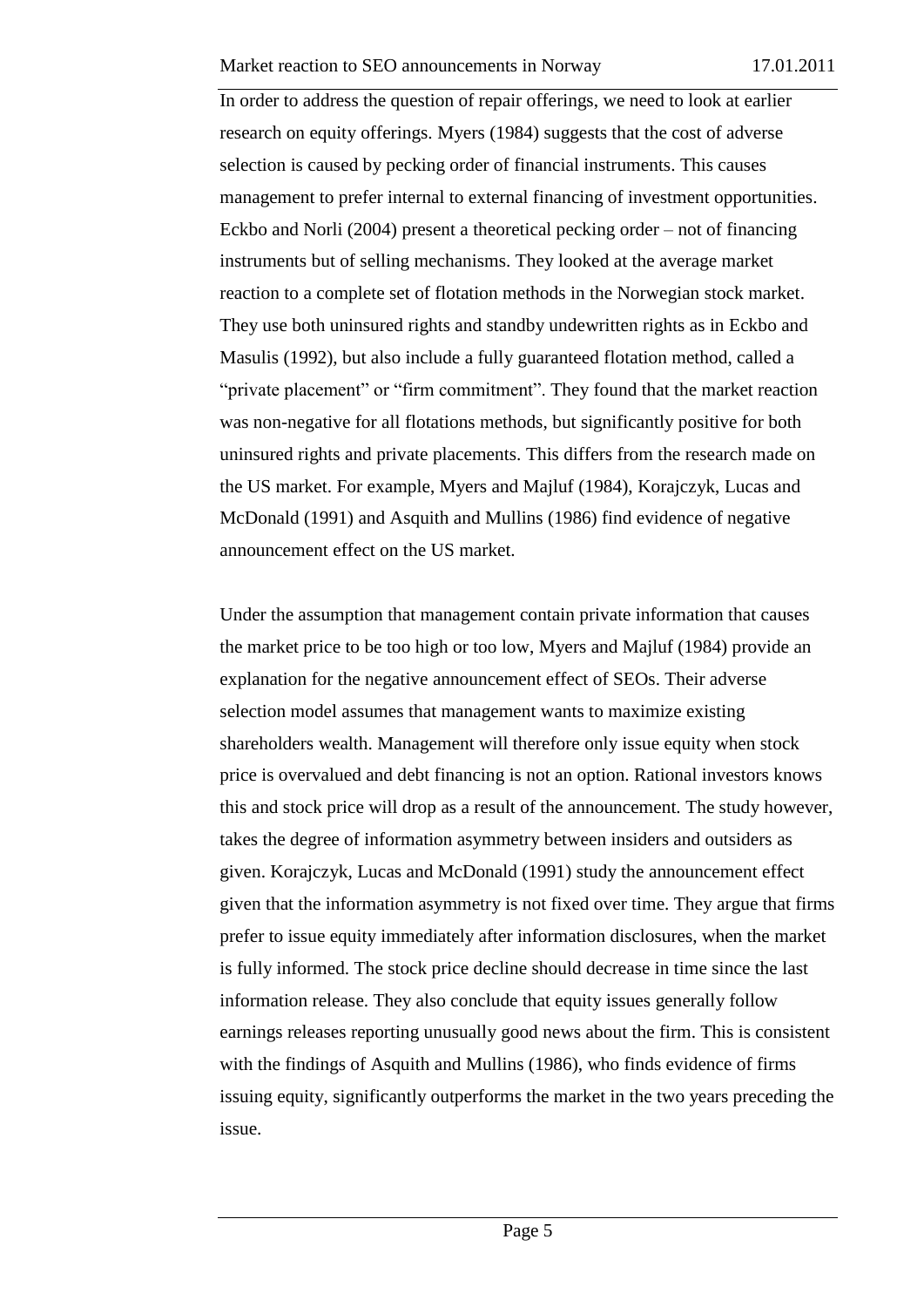Loughran and Ritter (1995) find evidence of significant long term underperformance of equity issuing firms compared to non-issuing. According to their research, this could be explained by a period of high returns prior to the SEO. The announcement should therefore be associated with the market revaluation of the stock, so that it is no longer overvalued. However, the market does not revaluate the stock properly and the stock is still overvalued at issue date. Ritter (1991) argues that managers are able to take advantage of a "window of opportunities" that arises in a period when investors are overly optimistic about the future of the firm.

Eckbo, Masulis and Norli (2000) present a potential solution to Loughran and Ritter's (1995) "new issue puzzle". Their findings suggest that the underperformance is a result of the change in systematic risk. They argue that the decrease in leverage after an equity issue lowers the systematic risk of issuer. Firms with less risk should have lower returns.

The subsequent offering covered in this paper follows a private placement. According to Hertzel, et al. (2002), announcements of private placements do not lead to the same market reaction as for SEOs. Instead, they suggest that private placements follow a period of poor operating performance, with positive announcement effects. Despite the positive effect, they find that firms issuing equity private significantly underperform in the years following the offering. This is consistent with the research of Spiess and Affleck-Graves (1995) and Loughran and Ritter (1995) on SEOs. They further explain the negative post-issue stock performance with the private placement discount being a private investor's reflection of the true firm value.

Eckbo, Masulis and Norli (2007) looks at the security issue activity on the US stock exchange in the period 1980–2004, as well as direct issue costs across security types and flotation methods. They also look at security issue announcements and their valuation effects. Their findings suggest that negative market reaction to security issue announcements is only specific to the United States. Internationally, they are shown to have a positive market reaction, as a combination of the great ownership concentration and different selling mechanisms. The papers conclution suggest that information assymetries have a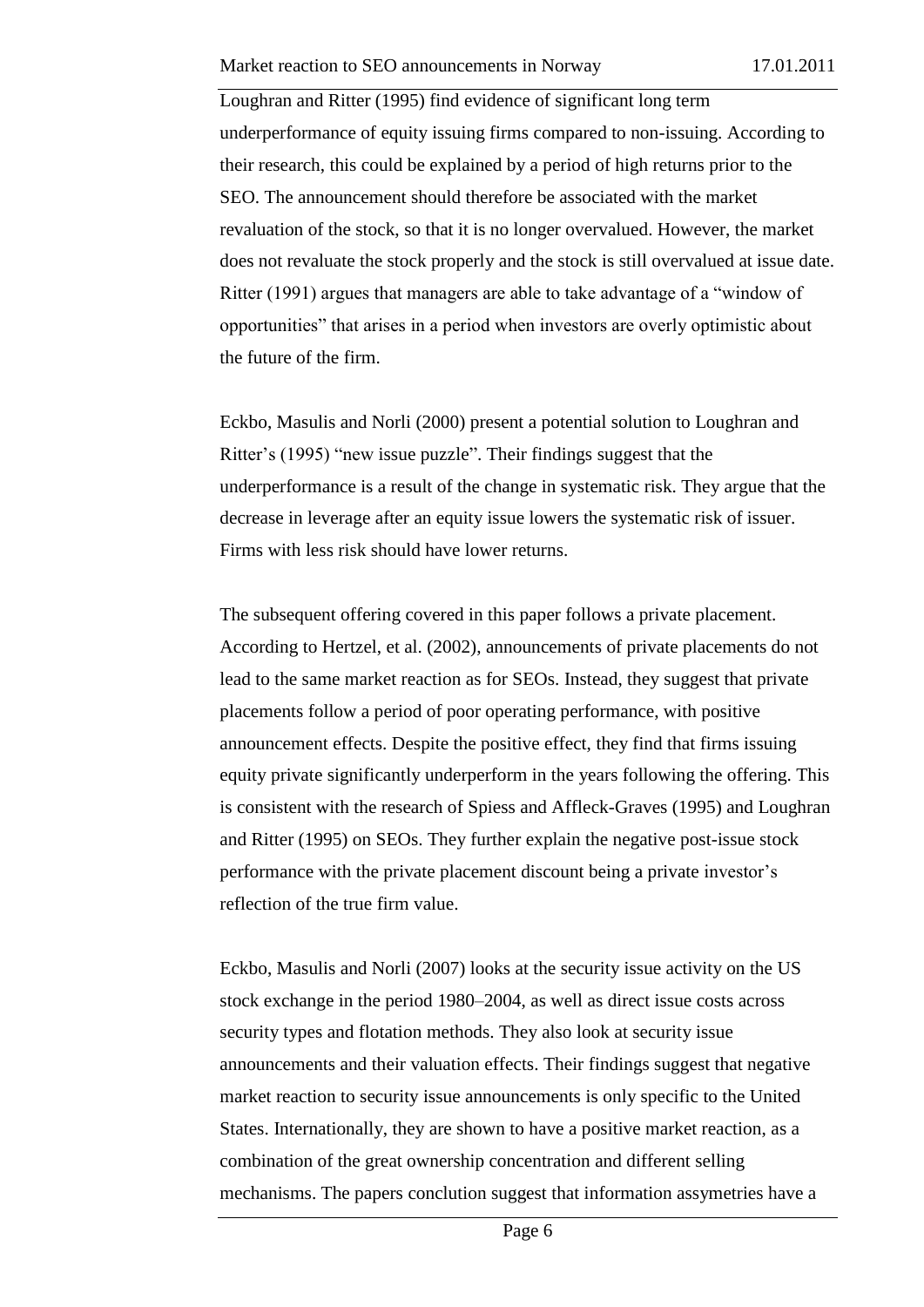first-order effect on the choice of which security to issue and which flotation method to use.

## **Methodology**

# <span id="page-38-0"></span>*Hypothesis 1: Does the ownership structure of a firm affect management's decision to carry out a "repair offering" directly after a private placement?*

To test the hypothesis that ownership structure is affecting management's decision to carry out a subsequent equity offering, we will apply a somewhat similar methodology as Cronqvist and Nilsson (2004). We will apply a nested logit model (McFadden (1978, 1981)) to examine how firms choose between a pure rights offering, a Private Placement or a Private Placement with a subsequent repair offering. The different probabilities of choosing a flotation method over another will be based on a number of parameters. We will get the different parameters as aggregate values from Professor Norli's data set on ownership structure.

Using a logistic regression will ensure the predicted values to not exceed the true values, which is between 0 and 1. This is helpful since several of the explanatory variables, as well as the dependent variable (flotation method), are binary. The regression determines the relationships using an exponential and logistic function:

$$
ln(z) = \frac{e^z}{1 + e^z}
$$

We will also try to back up our quantitative results with qualitative research based on observations made in the data collection process. This might also include over/under-subscription, tradable or non-tradable rights, and evidence on underwritten repair offerings. Another interesting aspect we might look at is the company's motive to conduct a repair offering. Is it just to raise more equity, to let current shareholders retain their initial holding percentage, or any other reason?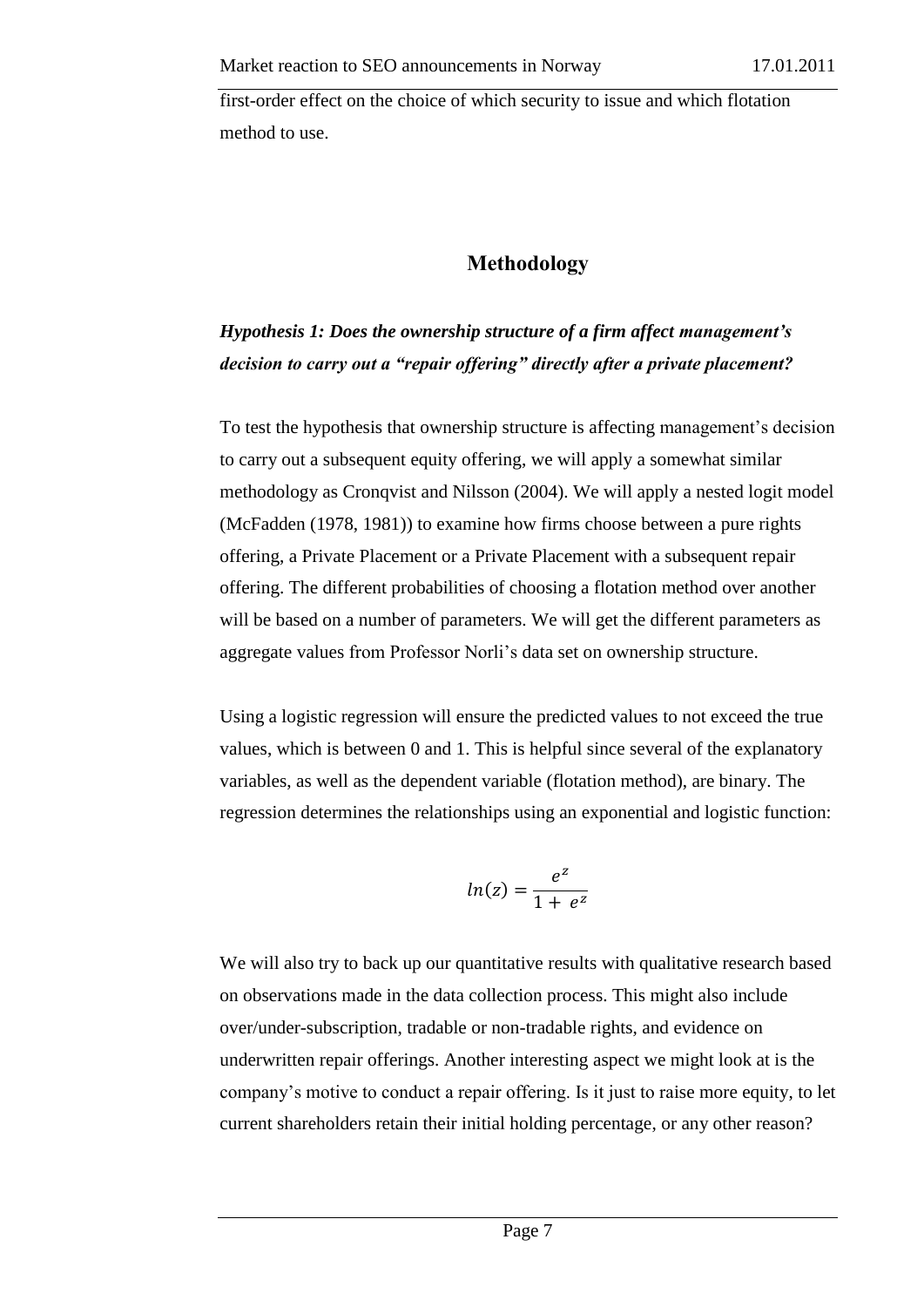# *Hypothesis 2: Are there excess returns associated with the announcement of repair offerings?*

In order to test the hypothesis concerning abnormal returns following an announcement of a repair offering, we will use the methodology applied by Asquith and Mullins (1986). To measure stock market reaction to announcement of the subsequent offering, we use daily excess returns.

$$
XR_{it} = R_{it} - E(R_{it})
$$

Where  $XR_{it}$  is the excess return of stock i at time t,  $R_{it}$  is the actual return and  $E(R_{it})$  is the expected return described in the capital asset pricing model (CAPM) by Sharpe (1964), Lintner (1965) and Mossin (1966)

$$
E(R_i) = r_f + \beta (E(r_m) - r_f)
$$

We will use the daily return on Oslo Stock Exchange Benchmark index as an estimate of  $E(R_{mt})$ . The excess return of each security is defined as the difference between the actual returns and the expected return (market return). The average excess return for each day is defined as

$$
XR_t = \frac{1}{N} \sum_{i=1}^{N} XR_{it}
$$

N is the number of securities with excess returns at day  $t$ . The cumulative excess return for each security  $i$ , are given by

$$
CER_{i,K,L} = \sum_{t=K}^{L} XR_{it}
$$

Where  $CER_{i,K,L}$  is for the period from  $t = day K$  until  $t = day L$ . The announcement of equity offerings on Oslo Stock exchange is generally published on NewsWeb. Since this will affect the market price instantly, the day of the announcement defined as  $t = 0$ . However, if the equity issue is announced after the market close, the market will not respond until the next morning. Thus, we need to include  $t = 1$  in the announcement period. In other words, the announcement day will in this paper be defined as two days.

The subsequent repair offering is, as previously mentioned, issued directly after a private placement. Earlier research indicates that private placements have a positive announcement effect. The repair offering is in most cases announced at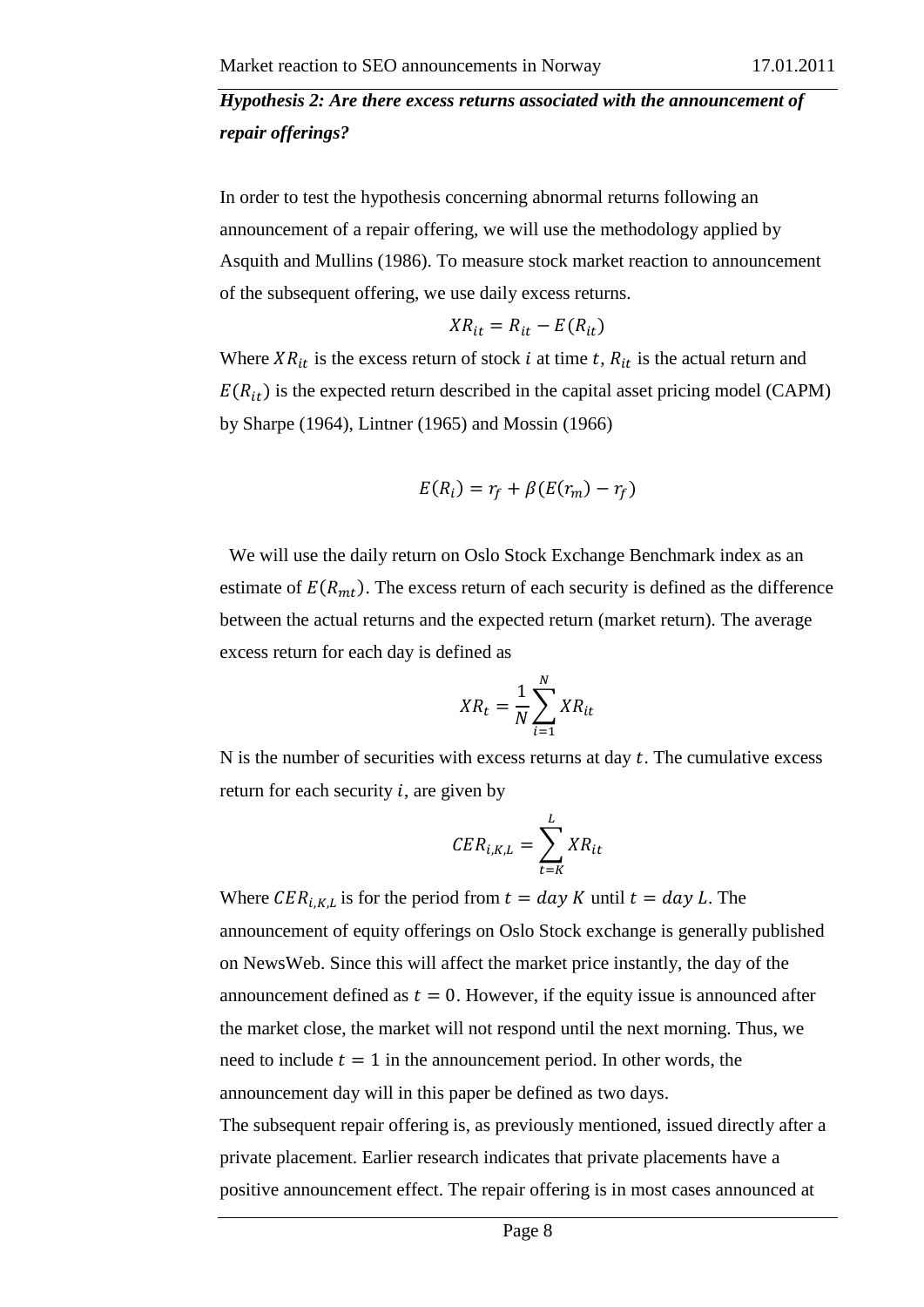the same time as the private placement, indicating that the excess return might be a result of the private placement and not the subsequent offering. In order to control for this effect, we will also test for excess returns of firms performing a private placement without the following repair offering. The excess returns which occur as a result of the repair offering can be defined as

$$
CER_{RO,K,L} = CER_{PP \ and \ RO,K,L} - CER_{PP,K,L}
$$

Where

| $CER_{RO,K,L}$        | $=$ cumulative excess return after a repair offering       |
|-----------------------|------------------------------------------------------------|
|                       | announcement                                               |
| $CER_{PP}$ and RO,K,L | $=$ cumulative excess return after a private placement and |
|                       | repair offer announcement                                  |
| $CER_{PP,K,L}$        | $=$ cumulative excess return after a private placement     |
|                       | announcement                                               |

This will provide us the excess returns associated with the announcement of the repair offering.

#### **Data sources**

<span id="page-40-0"></span>We will study the period from the first evidence found of a repair offering issued by a company listed on the Oslo Stock Exchange (OSE) until 2009. All needed information, like announcement dates, offering details, results of offerings, et cetera, are found on NewsWeb. We have already collected data on rights offerings from 2003 until 2009, and have found evidence of a significant amount of repair offering announcement over these years. We will continue to collect post-1997 data in order to complete the data set. Pre-1997 data is already gathered by Professor Øyvind Norli. Our reasearch will dependend on data concerning announcement dates of firms performing private placements as well. These data will also be provided by Professor Norli.

The data we already have collected consists of 135 rights offers, whereas 40% of them seems to be repair offerings. Since repair offerings tend to be signalled in the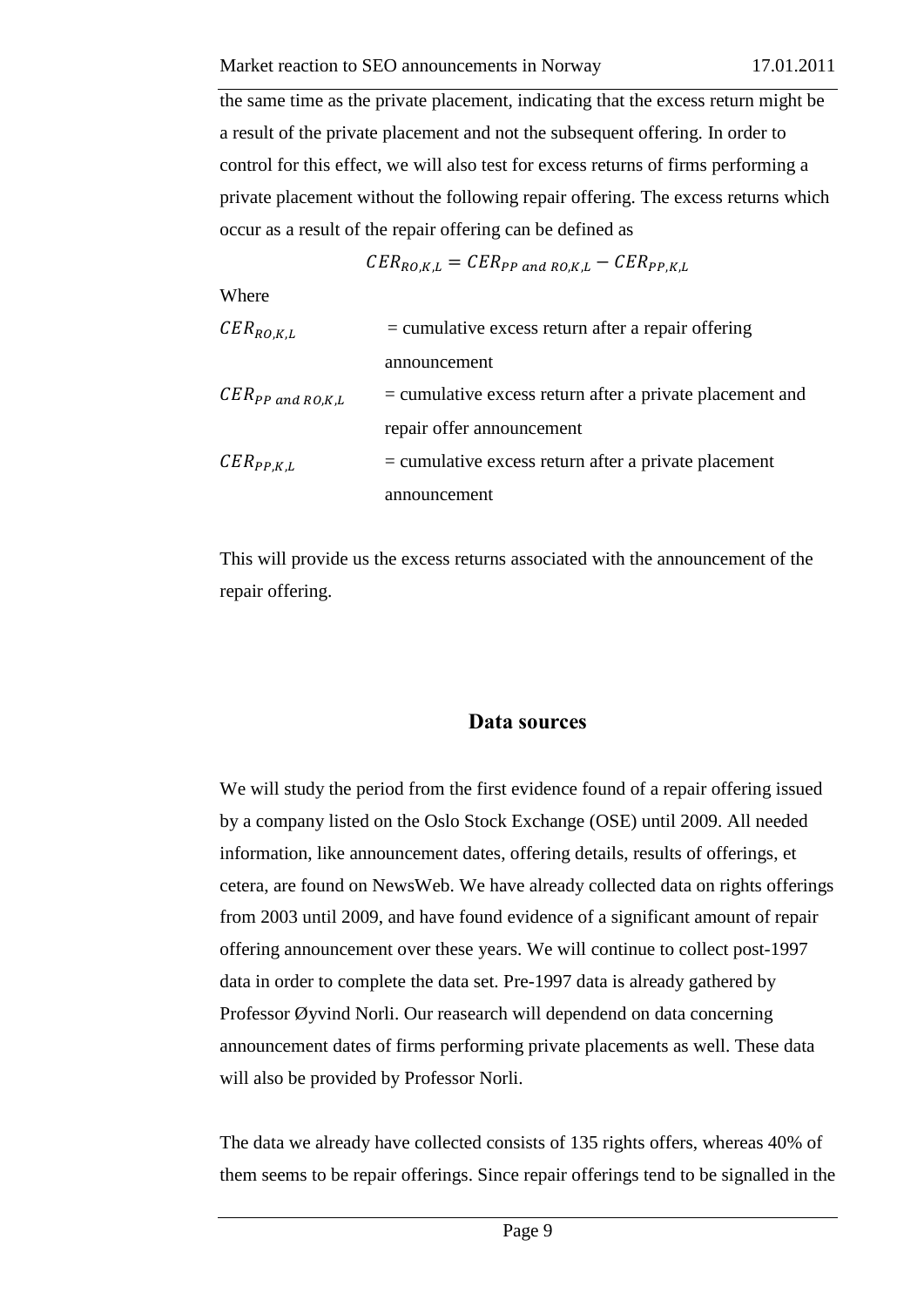announcement of a Private Placement, there might be some offerings that are announced, but not followed through. These will therefore be discovered in the received data set on Private Placements.

Our further progress in the research of repair offerings, will start with collecting the missing data.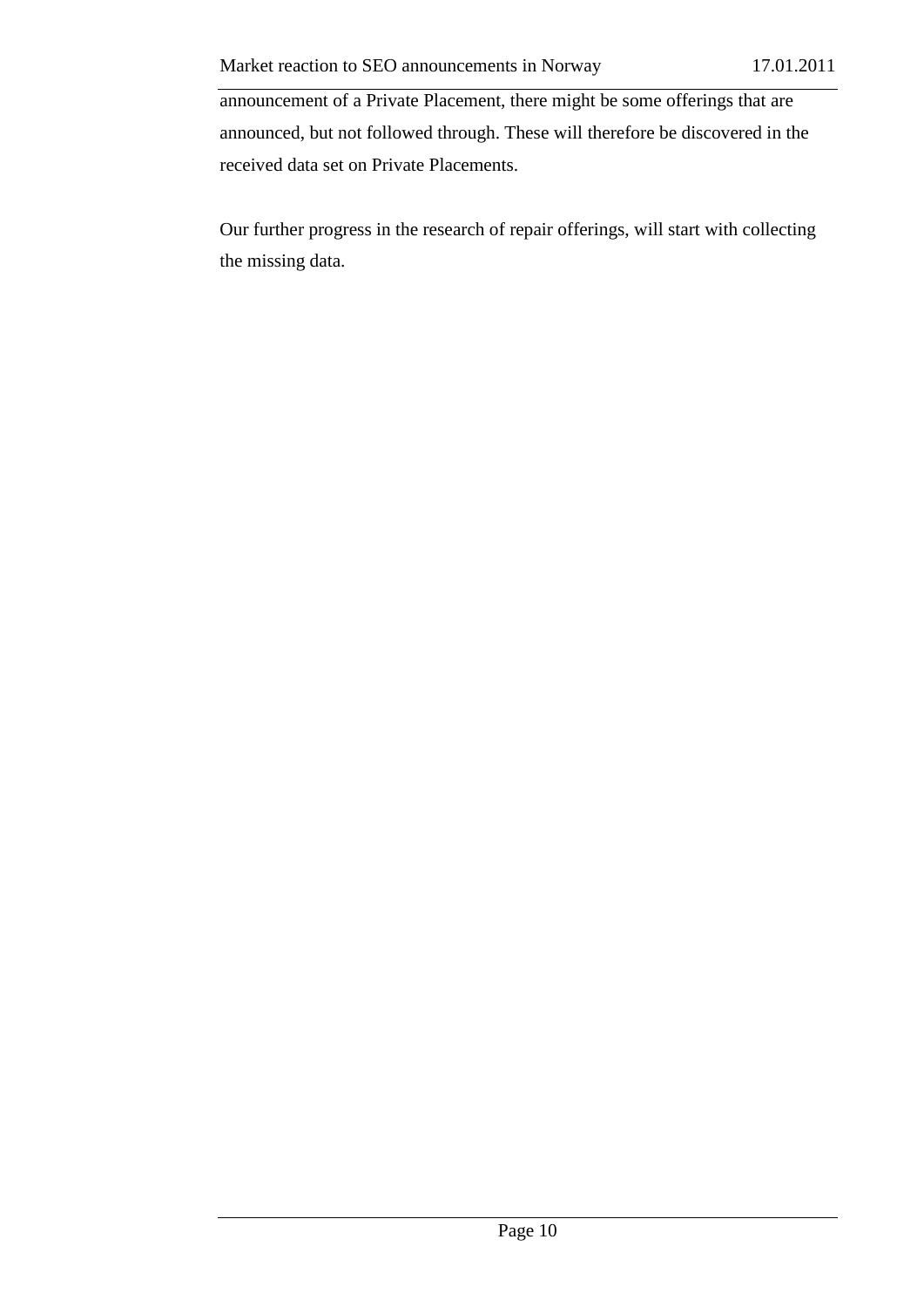## **Bibliography**

<span id="page-42-0"></span>Asquith, Paul, and David W. Mullins Jr. "Equity issues and offering dilution." *Journal of Financial Economics 15*, 1986: 61-89.

Bøhren, Øyvind, B. Espen Eckbo, and Dag Michalsen. "Why underwrite rights offerings? Some new evidence." *Journal of Financial Economics*, 1997: 223–261. Brav, Alon, Christopher Geczy, and Paul A. Gompers. "Is the abnormal return following equity issuances anomalous?" *Journal of Financial Economics*, 2000: 209–249.

Cronqvist, Henrik, and Mattias Nilsson. "The choice between rights offerings and private equity placements." *Journal of Financial Economics* 78, no. 2 (November 2005): 375-407.

Eckbo, B. Espen, and Øyvind Norli. *The choice of seasoned-equity selling mechanism:Theory and evidence.* Working Paper, Tuck School of Business at Dartmouth, 2004.

Eckbo, B. Espen, Ronald W. Masulis, and Øyvind Norli. "Seasoned Public Offerings: Resolution of the "New Issues Puzzle"." *Journal of Financial Economics 56*, 2000: 251-291.

Eckbo, B. Espen, Ronald W. Masulis, and Øyvind Norli. "Security offerings." In *Handbook of Corporate Finance: Empirical Corporate Finance*, by B. Espen Eckbo, chap. 13. Elsevier/North- Holland, Handbooks in Finance Series, 2007. Hertzel, Michael, Mike Lemmon, Jim Linck, and Lynn Rees. "Long-run performance following private placements of equity." *Journal of Finance 57*, 2002: 2595 – 2617.

Lintner, John. "The valuation of risk assets and the selection of risky investments in stock portfolios and capital budgets." *Review of Economics and Statistics*, February 1965: 13-37.

Loughran, Tim, and Jay R. Ritter. "The new issues puzzle." *Journal of Finance*, 1995: 23-51.

Mossin, Jan. "Equilibrium in capital asset market." *Econometrica*, February 1966: 768-783.

Myers, Stewart C, and Nicholas Majluf. "Corporate financing and investment decisions when firms have information that investors do not have." *Journal of Financial Economics*, 1984: 187-221.